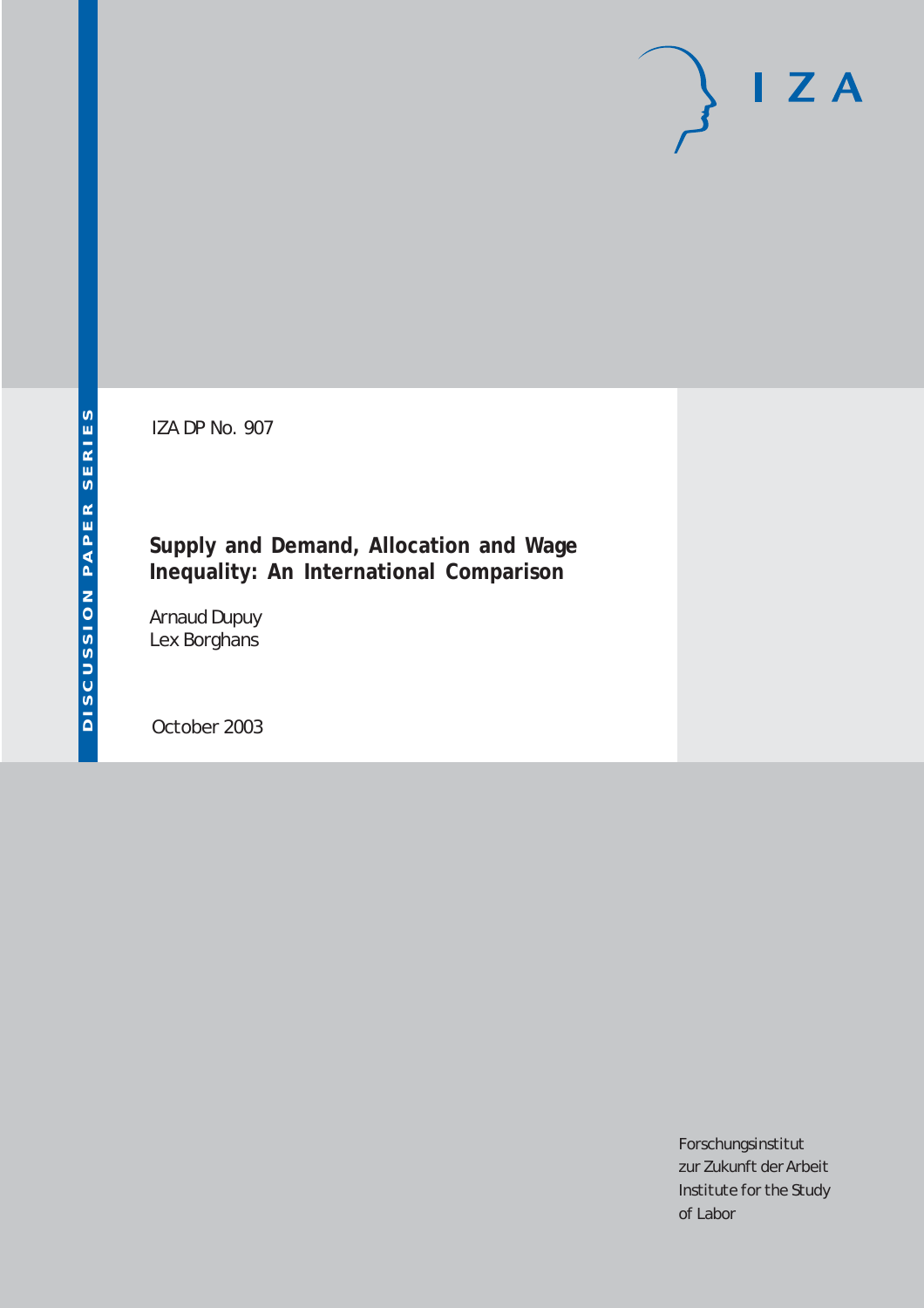# **Supply and Demand, Allocation and Wage Inequality: An International Comparison**

# **Arnaud Dupuy**

*ROA, Maastricht University*

# **Lex Borghans**

*ROA, Maastricht University and IZA Bonn* 

# Discussion Paper No. 907 October 2003

IZA

P.O. Box 7240 D-53072 Bonn Germany

Tel.: +49-228-3894-0 Fax: +49-228-3894-210 Email: [iza@iza.org](mailto:iza@iza.org)

This Discussion Paper is issued within the framework of IZA's research area *Mobility and Flexibility of Labor.* Any opinions expressed here are those of the author(s) and not those of the institute. Research disseminated by IZA may include views on policy, but the institute itself takes no institutional policy positions.

The Institute for the Study of Labor (IZA) in Bonn is a local and virtual international research center and a place of communication between science, politics and business. IZA is an independent, nonprofit limited liability company (Gesellschaft mit beschränkter Haftung) supported by Deutsche Post World Net. The center is associated with the University of Bonn and offers a stimulating research environment through its research networks, research support, and visitors and doctoral programs. IZA engages in (i) original and internationally competitive research in all fields of labor economics, (ii) development of policy concepts, and (iii) dissemination of research results and concepts to the interested public. The current research program deals with (1) mobility and flexibility of labor, (2) internationalization of labor markets, (3) welfare state and labor market, (4) labor markets in transition countries, (5) the future of labor, (6) evaluation of labor market policies and projects and (7) general labor economics.

IZA Discussion Papers often represent preliminary work and are circulated to encourage discussion. Citation of such a paper should account for its provisional character. A revised version may be available on the IZA website ([www.iza.org](http://www.iza.org/)) or directly from the author.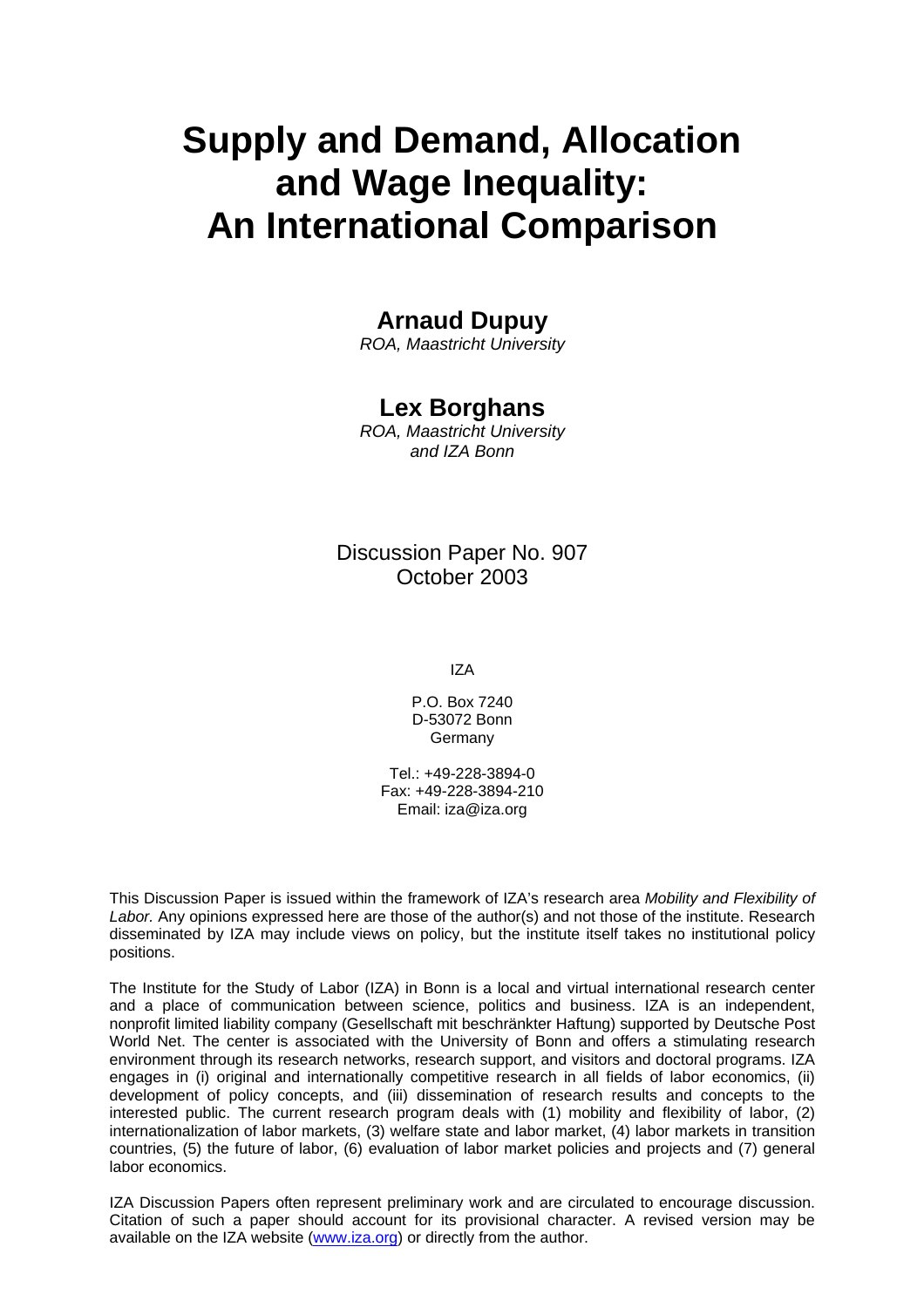IZA Discussion Paper No. 907 October 2003

# **ABSTRACT**

# **Supply and Demand, Allocation and Wage Inequality: An International Comparison**[∗](#page-2-0)

In this paper, we develop an allocation model of workers differentiated by their field of study to test whether international differences in the wage structure can be explained by differences in labor demand and supply in each country. The model explicitly takes into account the effects of supply and demand shifts on the allocation structure to disentangle country specific differences in the recruitment for one occupation from real supply-demand effects. Empirical results based on data for nine countries show that cross-country differences in wage inequality explain at least 2/3 of the differences in labor demand and supply.

JEL Classification: J21, J23, J31

Keywords: allocation, wage inequality

Corresponding author:

 $\overline{a}$ 

Arnaud Dupuy Research Centre for Education and the Labour Market (ROA) Maastricht University P.O. Box 616 6200 MD Maastricht The Netherlands Tel.: +31 43 3883 735 Email: [a.dupuy@roa.unimaas.nl](mailto:a.dupuy@roa.unimaas.nl) 

<span id="page-2-0"></span><sup>∗</sup> The authors would like to thank Frank Cörvers, Andries de Grip, Philip Marey, David Margolis, Johan Muysken, Bas ter Weel and seminar participants at the Econometric Society European Meeting in Lausanne 2001, European Association of Labour Economists in Jyväskylä 2001 and Maastricht University for their comments.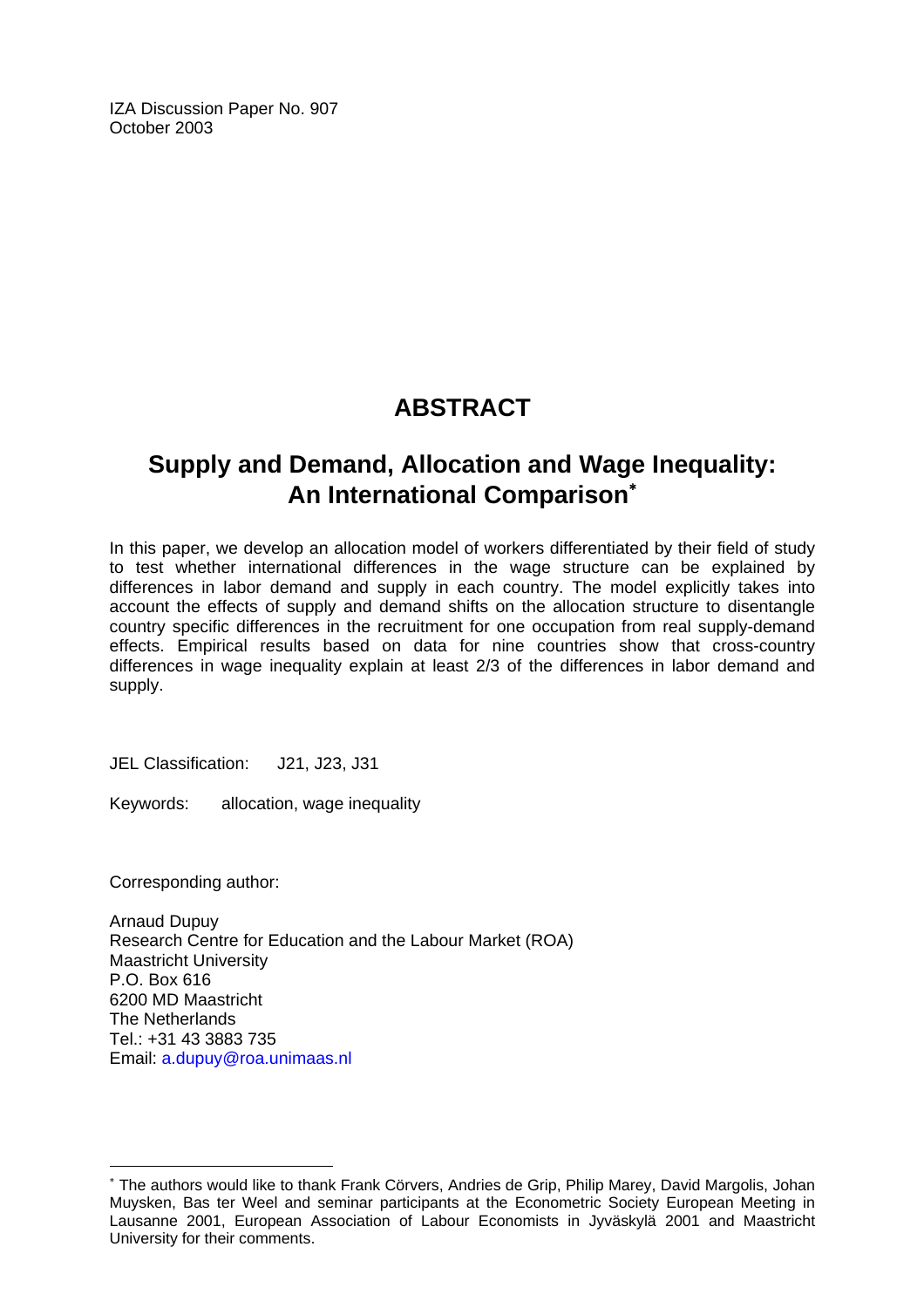## 1 Introduction

Relative wages of skill groups in the labor market can differ substantially between countries and between years. The main question is whether such differences in the wage structure reflect differences in supply and demand of the groups distinguished, or whether institutional factors like wage-setting, pay norms and minimum wage are the main cause of these differences in the wage structure. In the first case, a balanced composition of supply and demand would be a main determinant of labor productivity, while in the second case the institutional setting would be the key determinant to explain productivity differentials.

The major difficulty to investigate the effect of supply and demand on wages is that workers' skills have to be compared over time or between countries. The inter-temporal and international comparison of skills is problematic, since adequate standards to measure the level of skills do not exist. The challenge is to separate  $(i)$  the demand and supply explanation from  $(ii)$  the classification and the content of the study explanations. To contribute to the discussion we therefore investigate in this paper the effect of differences in supply and demand between different types of skills. By comparing types of skills (measured by field of study) we avoid the inherent problems of comparing skill levels between countries.

In the paper we develop an explicit model of occupational allocation and wage formation of skill groups. Since shifts in supply and demand should affect the allocation of an educational group in each occupation, we are able to disentangle supply and demand effects from country-specific differences in classification or the contents of a study. Disaggregation by occupation enables us to detect occupation-specific differences in the allocation that are not caused by supply-demand factors. The remaining supply-demand differential can be compared statistically with wage differentials in each country. Using data about the labor market position of graduates from nine countries, we estimate whether differences in the wage structure can be explained by differences in supply and demand. We find that the differences in the wage structure are consistent with a supply-demand explanation and show that with an elasticity of 2.14, reducing wage differentials across countries by  $100\%$  reduces demand and supply differentials by at least  $64\%$ .

The paper is related to literature about the growing wage inequality in the U.S. and literature about the differences in wage dispersion between the U.S. and countries in continental Europe (see Freeman and Katz (1995)), especially Germany. Katz and Murphy (1992) show that the increased wage inequality between skilled and unskilled workers in the U.S. can be explained from a supply-demand perspective if a constant exogenous growth in demand for skilled labor is assumed. Also Bound and Johnson (1992), Juhn et al. (1993), Levy and Murnane (1996), Machin and Van Reenen (1998) and Acemoglu (2002) argue that the rising wage inequality in the U.S. results from a skill biased technical change. Autor et al. (1998) and Krusell et al. (2000) demonstrate that computer investments could explain this increased demand for skilled labor. DiNardo et al. (1996), Lee (1999), Card and Lemieux (2001) and Card and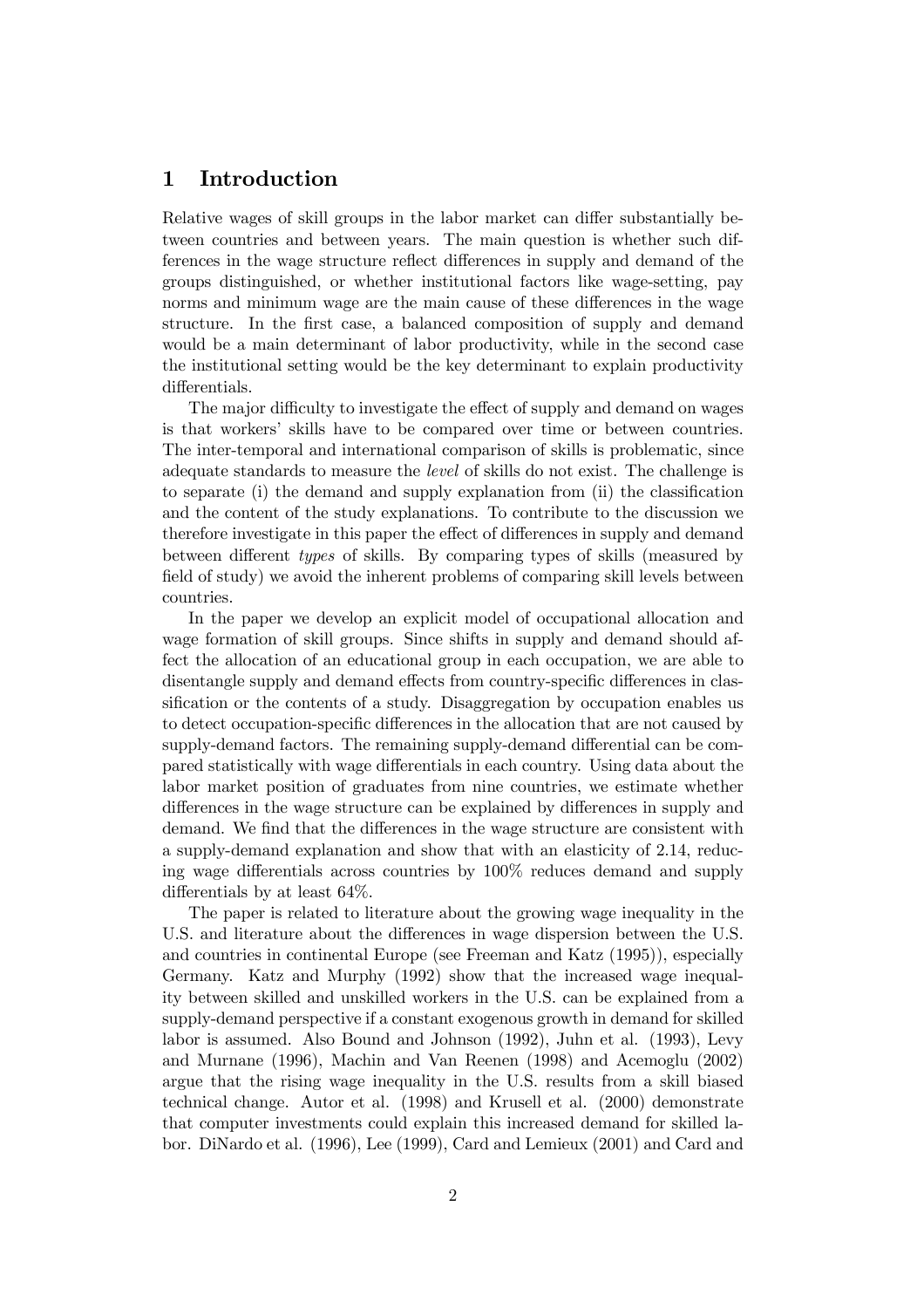DiNardo (2002) claim however that changes in wages do not reflect shifts in supply and demand. They argue that institutional changes rather than skill-biased technical change have caused the U.S. increase in wage inequality during the eighties. Especially the reduction in the real minimum wage and deunionisation are regarded as a main determinant for increased wage inequality.

Related to this discussion, Blau and Kahn (1996) investigate international differences in the wage inequality between skill groups. Based on years of schooling and experience they construct a measure of skill to compare supply between countries and conclude that the supply of skilled labor is positively related to the skilled-unskilled wage differential. Blau and Kahn therefore argue that the international pattern can not be explained by supply-demand differences and thus that institutional differences have to be responsible for the high income dispersion in the U.S. and the U.K. in comparison to European countries like Germany and France. Devroye and Freeman (2001) and Freeman and Schettkat (2001) raise questions about the validity of the skill measure used by Blau and Kahn, which is based on the assumption that each year of education and each year of experience lead to the same amount of skills in each country. International comparative studies in which students or workers in different countries take a similar test, like the Third International Mathematics and Science Study  $(TIMSS)^1$  or International Adult Literacy Survey (IALS) provide direct evidence on cross-country differences in the composition of skills by educational levels. These international tests focus however on a very specific set of skills. therefore maybe neglecting other skills that might be relevant for work. Using several techniques, especially based on the results of the IALS, Freeman and Schettkat show that the actual skill level of workers in Germany, especially with respect to the least skilled workers is much higher than was accounted for by Blau and Kahn.2 According to Freeman and Schettkat this less dispersed ability distribution of Germans can not explain the distribution of their wages completely, i.e. German workers in the lower segment of the labor market still earn relative more than their U.S. counterparts with equal ability. Leuven et al. (2004) use the IALS for a comparison of seven countries in which they also take into account the effects of supply and demand on the wage structure. They find, in contrast to Blau and Kahn  $(1996)$ , the wage structures to be consistent with a supply demand explanation. The findings of Leuven et al.  $(2004)$ show that analyzes of the relationship between aggregate supply and demand and wages are very sensitive for the way in which skills are classified.<sup>3</sup> Blau and Kahn (2001) indeed find that performance on cognitive tests plays a role in explaining greater US wage inequality but that higher labour market prices and residual inequality still play important roles. However, they also acknowledge that higher labor market prices in the US could be explained by either institutions or supply and demand. Our paper contributes to this discussion

<sup>&</sup>lt;sup>1</sup>See also Nickell and Bell (1996) and OECD (2001).

<sup>2</sup>American workers with less than 12 years of schooling score in average less than their counterparts elsewhere whereas with more than 16 years of schooling the picture is reversed.

<sup>&</sup>lt;sup>3</sup>Devroye and Freeman (2001) show in this respect that immigrants seem to have low IALS-scores compared to their wages, due to the relative importance of language ability in such tests.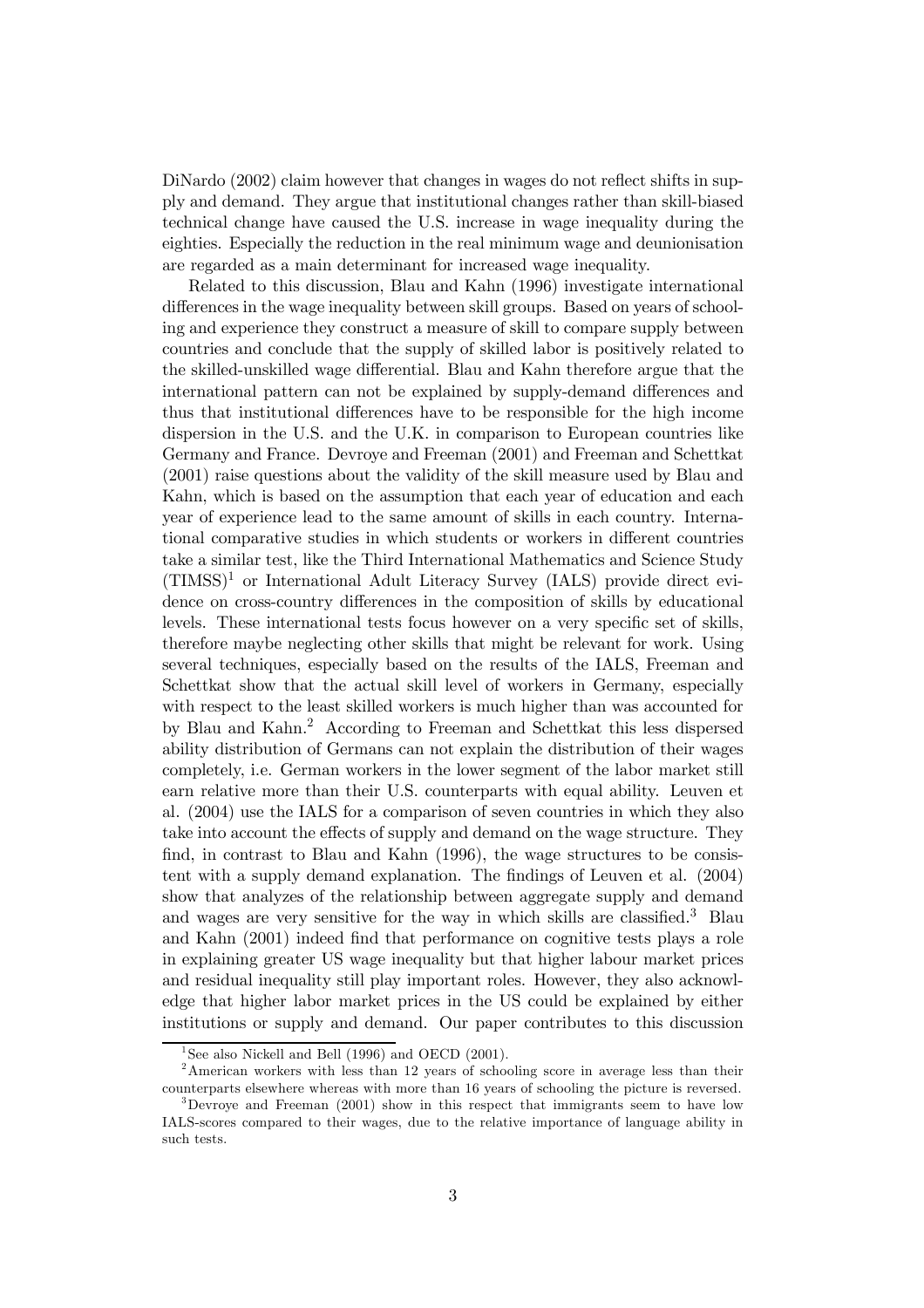in two ways. First, the model we develop enables us to evaluate not only the sign but also the *magnitude* of the effects of supply and demand on the wage structure. Secondly, by taking advantage of the information contained in the occupational allocation of workers, our model is robust for the way in which skills are classified.

The allocation model developed in this paper is furthermore related to the literature on assignment models of heterogenous workers to heterogenous occupations developed in Roy (1951), Tinbergen (1956), Rosen (1978), Sattinger (1979) and Macdonald (1982). In our model we link wages to the supply of skills and to demand generated by the technology possibilities frontier of each economy. We distinguish between education and occupation and model the allocation of workers with different educational fields to the various occupations. The total labor supply by educational fields is exogenous in the model, while the allocation to occupations is assumed perfectly elastic to wage rates. The demand for workers with different educational fields in each occupation depends on the technology possibilities and is derived using a production function. The production technology is such that educational groups of workers are imperfect substitutes. The focus in this paper is therefore on between educational group wage inequality. If the skill contents of a study is comparable across countries, differences in supply and demand should correspond to differences in wage rates between countries. However, when differences in the contents of a study are observed, the optimal allocation of workers to the various occupations would differ across countries even at equivalent wage rates and supply and demand equilibrium. The allocation specification therefore enables us to disentangle supply and demand effects from country-specific differences in the employment of a group in a certain occupation either due to differences in classification or the contents of a study.

The structure of this paper is as follows. In the next section, the theoretical model is presented. Therein, we subsequently derive a method to identify the relationship between supply and demand and wages, allowing differences across countries in the allocation structure. The third section covers the sources and description of the data. In addition, we present measures of wage inequality for all countries in the data. The fourth section contains empirical results. Some final remarks and conclusions appear in section 5.

## 2 Conceptual framework

#### Production function

The economy of each country is assumed to produce one output-good denoted  $H$ . The price of this good is used as numeraire. In each occupation  $i$  and intermediate good, denoted  $H_i$  is produced with workers from different fields of study as input.

The production function with  $n<sub>o</sub>$  occupations and  $n<sub>e</sub>$  educational groups, takes the two-level Constant Elasticity of Substitution (CES) form (see Sato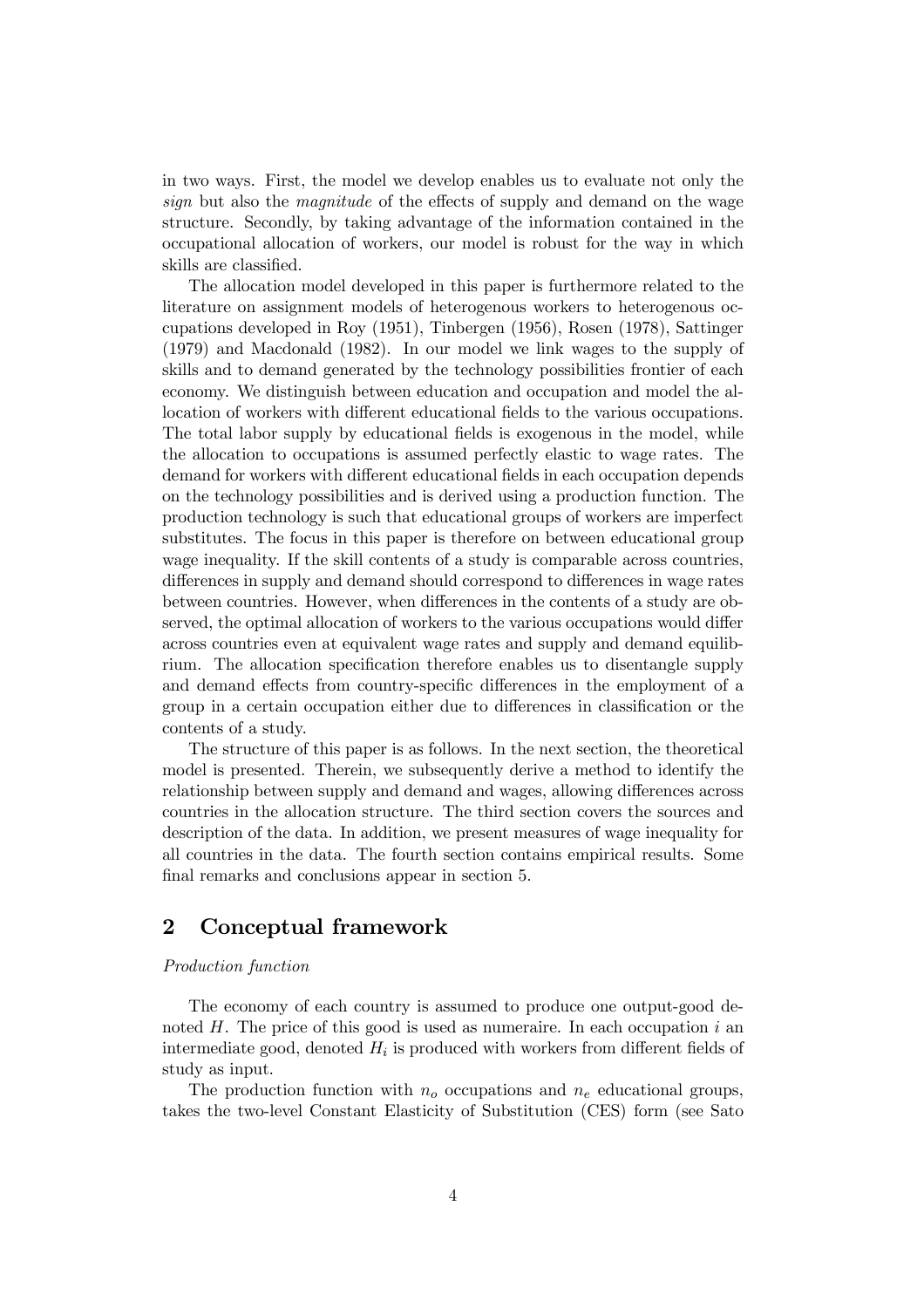$(1967))$ :<sup>4</sup>

$$
H = \min\left(\delta_i H_i\right) \tag{1}
$$

where  $\delta_i$  is a technological parameter measuring the optimal proportion of output *i* in output.

Assuming that the intermediate outputs are inelastic (Leontief production function at the occupational level), substitution on the goods market is impossible and all adjustments come from educational substitution within the various occupational groups. Note that allowing for substitution on the goods market is just a matter of decomposing the adjustments in the demand for workers into occupational and educational substitution. It would not affect substantially the magnitude of the adjusments in labour demand.<sup>5</sup> Within each occupation, educational groups of workers are imperfect substitutes and occupational technology is defined by:

$$
H_i = \left(\sum_j a_{ij} L_{ij}^{\beta}\right)^{1/\beta} \tag{2}
$$

where  $a_{ij}$  is the productivity parameter of workers with education j in occupation *i* and satisfies  $a_{ij} > 0$   $\forall i, j$  and  $\sum_j a_{ij} = 1$ .  $\beta$  is a production technology parameter<sup>6</sup> and  $\beta \leq 1$ .  $L_{ij}$  denotes the labor input with education j in occupation i.

However, since fields of study compete in more than one occupation, the Allen partial elasticities of substitution (see Allen 1938) between educational groups of workers need not to be equal to  $\sigma$  nor to be constant between all pairs of educational groups of workers.  $\sigma$ measures the partial elasticity of substitution between two educational groups of workers within an occupation. The Allen partial elasticities of substitution between two educational groups of workers equal:

$$
A_{jk} = \frac{\eta_{jk}}{s_k}
$$
  
with 
$$
\eta_{jk} \equiv \frac{\partial \ln L_{.j}}{\partial \ln w_k} = \sigma \sum_{i} s_{k,i} \frac{L_{ij}}{L_{.j}}
$$

where  $\eta_{jk}$  is the corresponding cross-wage elasticity,  $s_k$  the cost-share of educational group k in total costs,  $s_{k,i} = \frac{a_{ik}^{\sigma} w_k^{1-\sigma}}{\sum_l a_{il}^{\sigma} w_l^{1-\sigma}} = \frac{w_k L_{ik}}{\sum_l w_l L_{il}}$  the cost-share of workers with education k in occupation i and  $L_j = \sum_i L_{ij}$  the demand for workers with education j.

<sup>&</sup>lt;sup>4</sup>For the sake of convenience, we skip the country index, i.e. c on both the parameters and the variables of the model.

<sup>&</sup>lt;sup>5</sup>We reproduced the analysis with the general 2-level CES production function specification and found similar results as those presented in this paper.

 $6$ The parameter of educational substitution elasticity within a single occupation equals  $\sigma = \frac{1}{1-\beta}$ . Three noteworthy special cases are: (i)  $\sigma \to 0$  (or  $\beta \to -\infty$ ) when educational groups are to be used in fixed proportions within occupations (Leontief production function), (ii)  $\sigma \to \infty$  (or  $\beta \to 1$ ) when educational groups are perfect substitutes within occupations (linear production function) and (iii)  $\sigma \to 1$  (or  $\beta \to 0$ ) when the elasticity of substitution between educational groups within occupations is unity (Cobb-Douglas production function).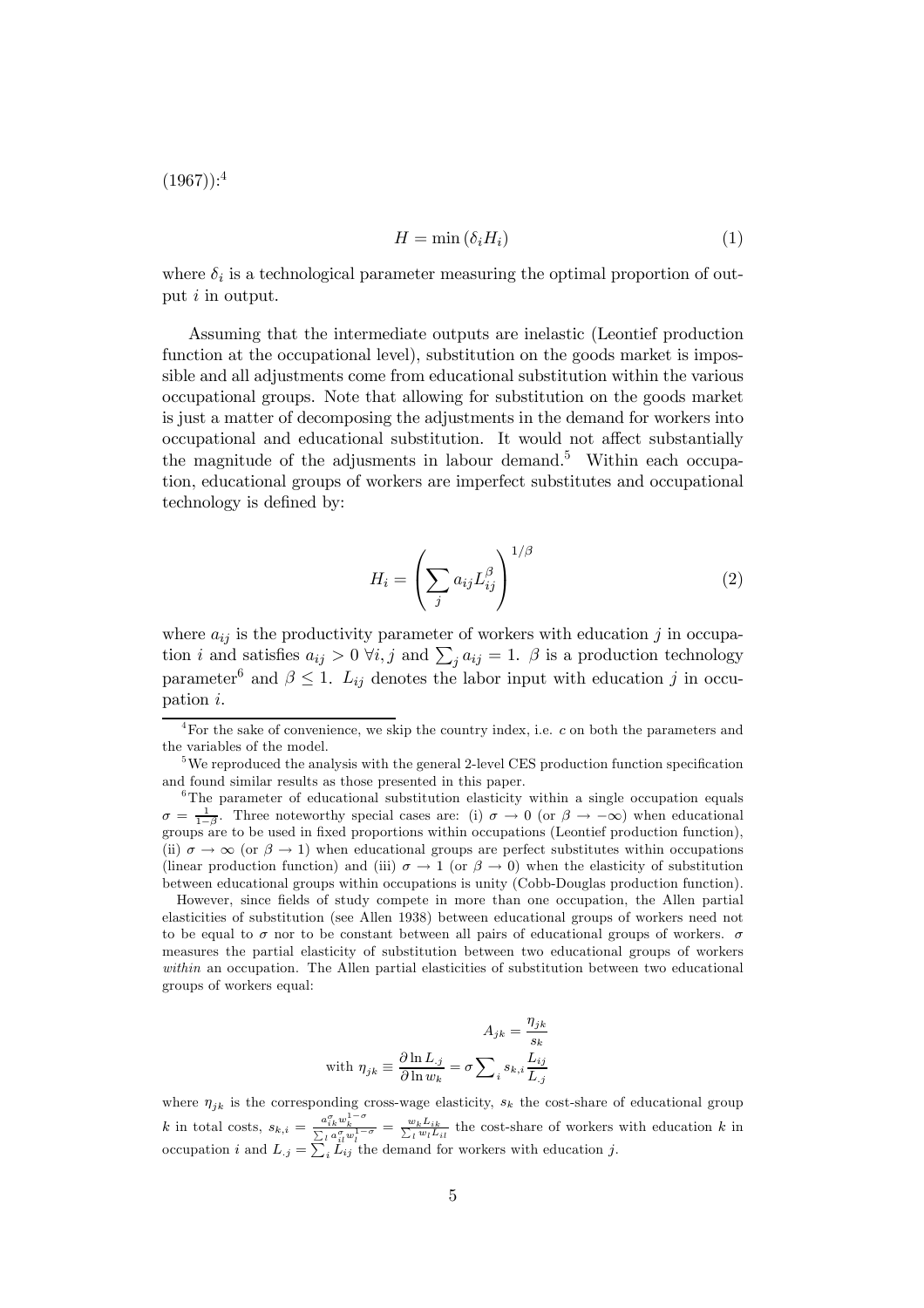The allocation is characterized by the distribution of workers by educational fields to the (various) occupational fields. The distribution of workers by educational background within each occupation need not to be concentrated on one educational group only. Rather, several educational fields may be fairly represented within an occupation (see for example Table 1). There is an inherent dispersion due to the heterogenous character of occupations and its impact on the assignment of tasks to educational groups of workers. Workers who find employment in the same occupation need not to perform exactly the same mix of tasks. Since educational fields differ in their skill content, workers with different educational backgrounds differ in their ability to perform the various tasks. Therefore, the optimal assignment of tasks to educational groups of workers leads to the presence of workers with different educational backgrounds in some (if not all) occupations. The optimal assignment of tasks changes as the wage rates by educational groups change through the supply and demand adjustment process. When comparing the allocation across countries, differences in supply and demand should correspond to differences in wage rates between countries. However, when differences in the contents of a study are observed, the optimal assignment of tasks to groups of workers would differ across countries generating differences in the allocation even at equivalent wage rates and supply and demand situations.<sup>7</sup> The difficulty to compare educational systems between countries makes it necessary to take into account such differences.

Assuming that both the labor and commodity markets are perfectly competitive, the demand for workers with different fields of study in the various occupations is derived by equating marginal products to the respective wage rates.

$$
\frac{\partial H}{\partial L_{ij}} = w_j \tag{3}
$$

The demand for workers with education  $j$  in occupation  $i$ , expressed in logarithmic terms, reads as:

$$
\ln L_{ij} = \ln H - \ln \delta_i + \sigma \ln a_{ij} - \sigma \ln w_j + \sigma \ln PC_i
$$
\nwith\n
$$
PC_i = \left(\sum_k a_{ij}^{\sigma} w_j^{1-\sigma}\right)^{\frac{1}{1-\sigma}}
$$
\n(4)

where  $w_i$  stands for the wage of workers with education j. The function  $PC_i$ represents the shadow price of producing one extra unit of intermediate output in occupation i (the unit cost function).

From equation (4) we can derive changes in the demand for workers with education  $i$  in occupation  $i$  as a function of changes in wages, output and

 $7$ Furthermore, differences in the classification of education might cause observed differences in the allocation of workers.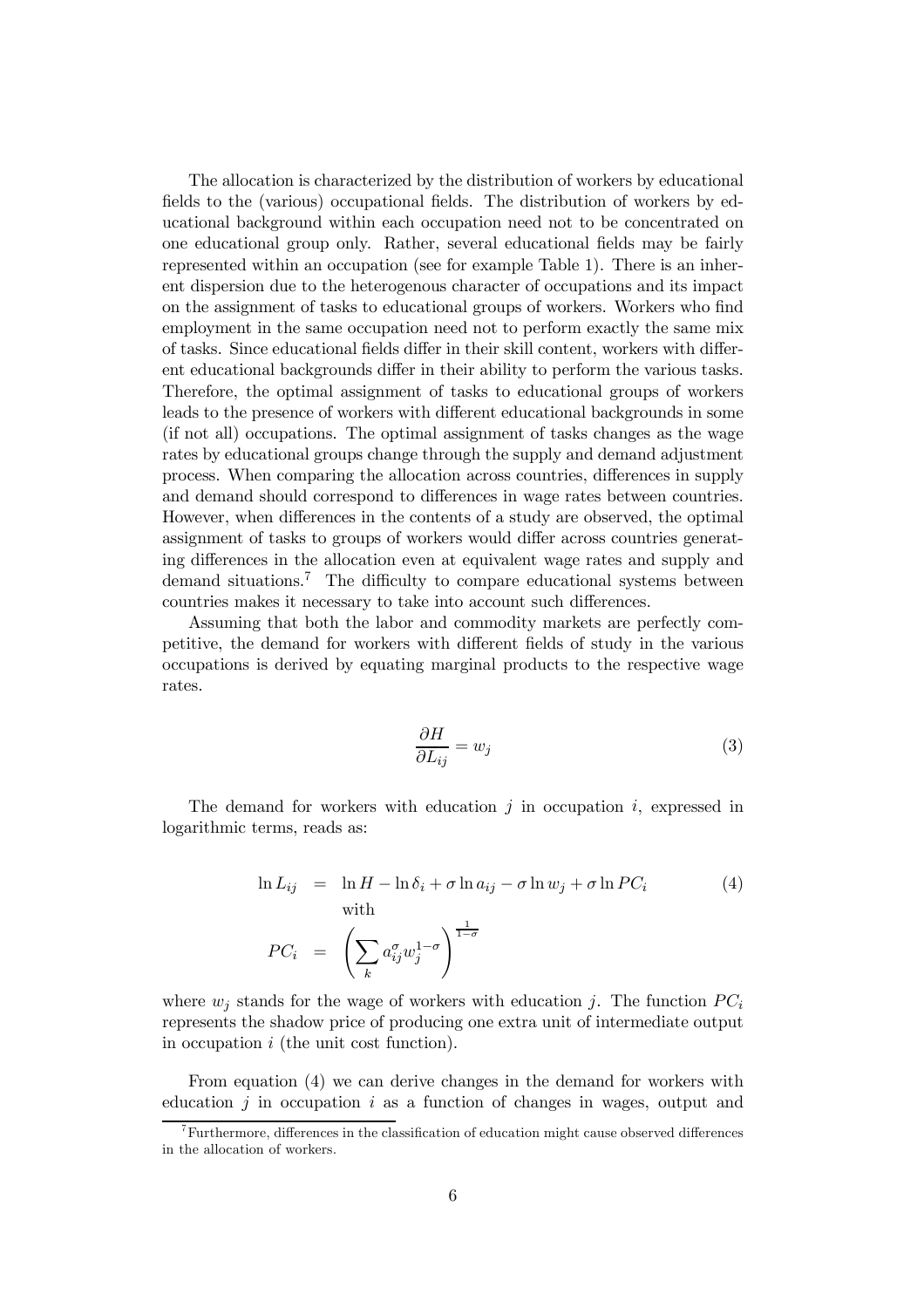productivity parameters, i.e.  $a_{ij}$ . The demand equation in infinitesimal form equals:

$$
d\ln\frac{L_{ij}}{H} = \sum_{k}\frac{\partial\ln L_{ij}}{\partial\ln w_k} \times d\ln w_k + \sum_{k}\frac{\partial\ln L_{ij}}{\partial\ln a_{ik}} \times d\ln a_{ik}
$$
(5)

Using workers with education  $l$  in occupation  $q$  as the reference group, changes in the relative allocation of workers with different educational backgrounds and occupations read as:

$$
d\ln\frac{L_{ij}}{L_{gl}} = \sum_{k} \frac{\partial \ln L_{ij}/L_{gl}}{\partial \ln w_{k}/w_{l}} \times d\ln\frac{w_{k}}{w_{l}} + \sum_{k} \frac{\partial \ln L_{ij}/L_{gl}}{\partial \ln a_{ik}/a_{gl}} \times d\ln\frac{a_{ik}}{a_{gl}}
$$
  

$$
= -\sigma \times d\ln\frac{w_{j}}{w_{l}} + \sigma \sum_{k} (s_{k,i} - s_{k,g}) \times d\ln\frac{w_{k}}{w_{l}}
$$
  

$$
+ \sigma \times d\ln\frac{a_{ij}}{a_{gl}} + \frac{\sigma^{2}}{1 - \sigma} \sum_{k} (s_{k,i} - s_{k,g}) \times d\ln\frac{a_{ik}}{a_{gl}}
$$
  

$$
= SD + AS
$$
 (6)

where  $s_{k,i} = \frac{a_{ik}^{\sigma} w_k^{1-\sigma}}{\sum_l a_{il}^{\sigma} w_l^{1-\sigma}} = \frac{w_k L_{ik}}{\sum_l w_l L_{il}}$  is the cost-share of workers with education k in occupation i and  $L_j = \sum_i L_{ij}$  the demand for workers with education j.

The change in the allocation of workers with education  $j$  in occupation  $i$  is decomposed into a supply and demand effect (denoted SD), initiated by changes in the relative supply of the various educational segments and, allocation structure effect (denoted AS) characterized by differences in the production function parameters  $a_{ij}$ .

Changes in the demand for workers with the various educational background in the various occupations can be linked to exogenous changes in wages, due to shifts in the composition of supply, and the result of exogenous changes in the productivity parameters of the various types of workers.

In the context of cross-country analysis, exogenous changes in wage rates correspond to the distance between the relative wages observed in each country, and arbitrarily chosen new relative wages common to all countries. However, if the skill content of the graduates in the same field of study is not the same across countries, the relative productivity of workers in each field of study will vary across countries and so will wages. This will make it impossible to compare relative employment and wage equilibrium by educational groups of workers across countries even if the substitution process, linking differences in the relative supply of labor by fields of study with educational wage differentials, occurs freely. To illustrate the operation of the model we consider the differences in the relative wage of engineering graduates to business graduates in France and the UK. Great graphical simplification is achieved with only one occupation. Therefore in the following example we consider only workers in managerial occupation. Figure 1 shows the relative demand for and relative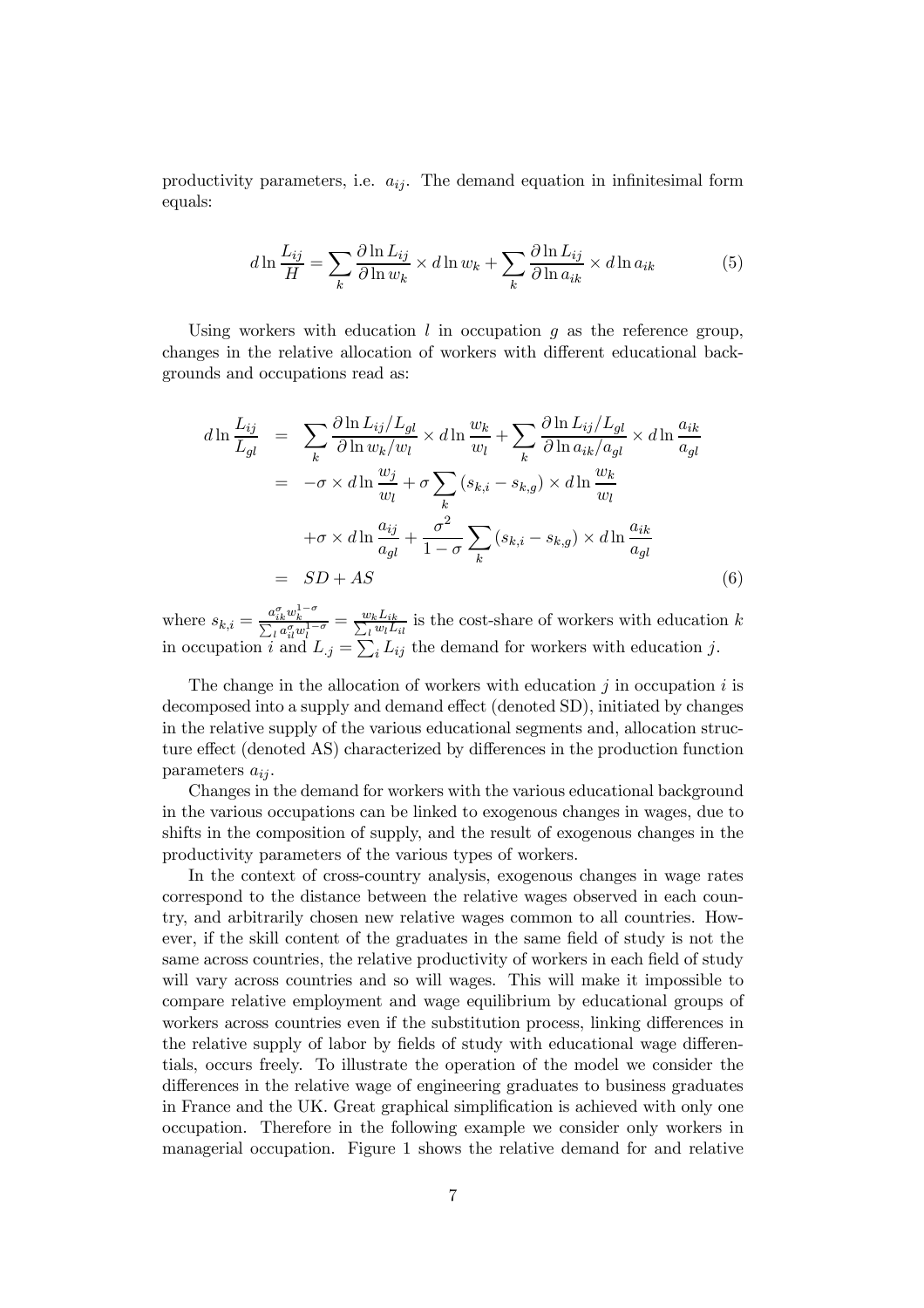supply of graduates in that particular occupation. In France, the log relative wage observed is  $-0.1$  and is accompanied by a log relative supply of  $-2.97$ . Intuitively, an increase in the relative wage rate from  $-0.1$  to 0.08 ( $w_{uk}$ , relative wage in the UK, is 0.08) induces substitution between both types of workers and reduces the relative demand from  $L_{fr}$  to  $L'_{fr}$  through the operation  $SD$ in equation (6). The fact that the new equilibrium point in France, i.e. point B in Figure (1), does not correspond with the equilibrium point in the UK  $(L'_{fr} < -2.97 < -1.03 = L_{uk}),$  i.e. point C, implies differences in the productivity parameters between both countries. To match the UK equilibrium, the relative demand function in France has to shift from  $L_{fr}^D$  to  $L_{uk}^D$  through the operation of  $AS$  in equation  $(6)$ .

 $\langle$  insert Figure 1>

#### Isolating supply and demand from allocation structure effects

Since institutions in some countries may choose to compress wages for social cohesion purposes, relative wages observed may, in those countries, not correspond to competitive wage rates. We therefore choose to correct for supply and demand differences across countries *independently* from observed wage rates. We do so by equalizing labor supply and demand by educational group and occupation in the various countries. In other words, for each country, we set the total supply of workers in each educational segment and the total demand for workers in each occupation to the nine-country average. After controlling for demand and supply differences between countries, the allocation of workers with different educational backgrounds to the various occupations in each country c, say  $L_{ij,c}^t$ , satisfies thereby the following conditions:

$$
\begin{cases}\n\sum_{i=1}^{n_o} L_{ij,c}^t = \overline{L_{.j}}\\ \n\sum_{j=1}^{n_e} L_{ij,c}^t = \overline{L_{i.}}\n\end{cases} \forall c
$$
\n(7)

Equation (4) shows that changes in the allocation of workers as derived from the production function are bi-proportional and break down into an occupation specific  $R_{iq}$  and an education specific  $S_{jk}$  effect.

$$
\ln \frac{L_{ij}^t}{L_{gk}^t} = -\ln \frac{\delta_i}{\delta_g} + \sigma \ln \frac{a_{ij}}{a_{gk}} - \sigma \ln \frac{w_j^t}{w_k^t} + \sigma \ln \frac{PC_i(w^t)}{PC_g(w^t)}
$$
  
\n
$$
\ln \frac{L_{ij}^t}{L_{gk}^t} - \ln \frac{L_{ij}^0}{L_{gk}^0} = -\sigma \left( \ln \frac{w_j^t}{w_k^t} - \ln \frac{w_j^0}{w_k^0} \right) + \sigma \left( \ln \frac{PC_i(w^t)}{PC_g(w^t)} - \ln \frac{PC_i(w^0)}{PC_g(w^0)} \right)
$$
  
\n
$$
\ln \frac{L_{ij}^t}{L_{gk}^t} = \ln R_{ig} + \ln S_{jk} + \ln \frac{L_{ij}^0}{L_{gk}^0}
$$
 (8)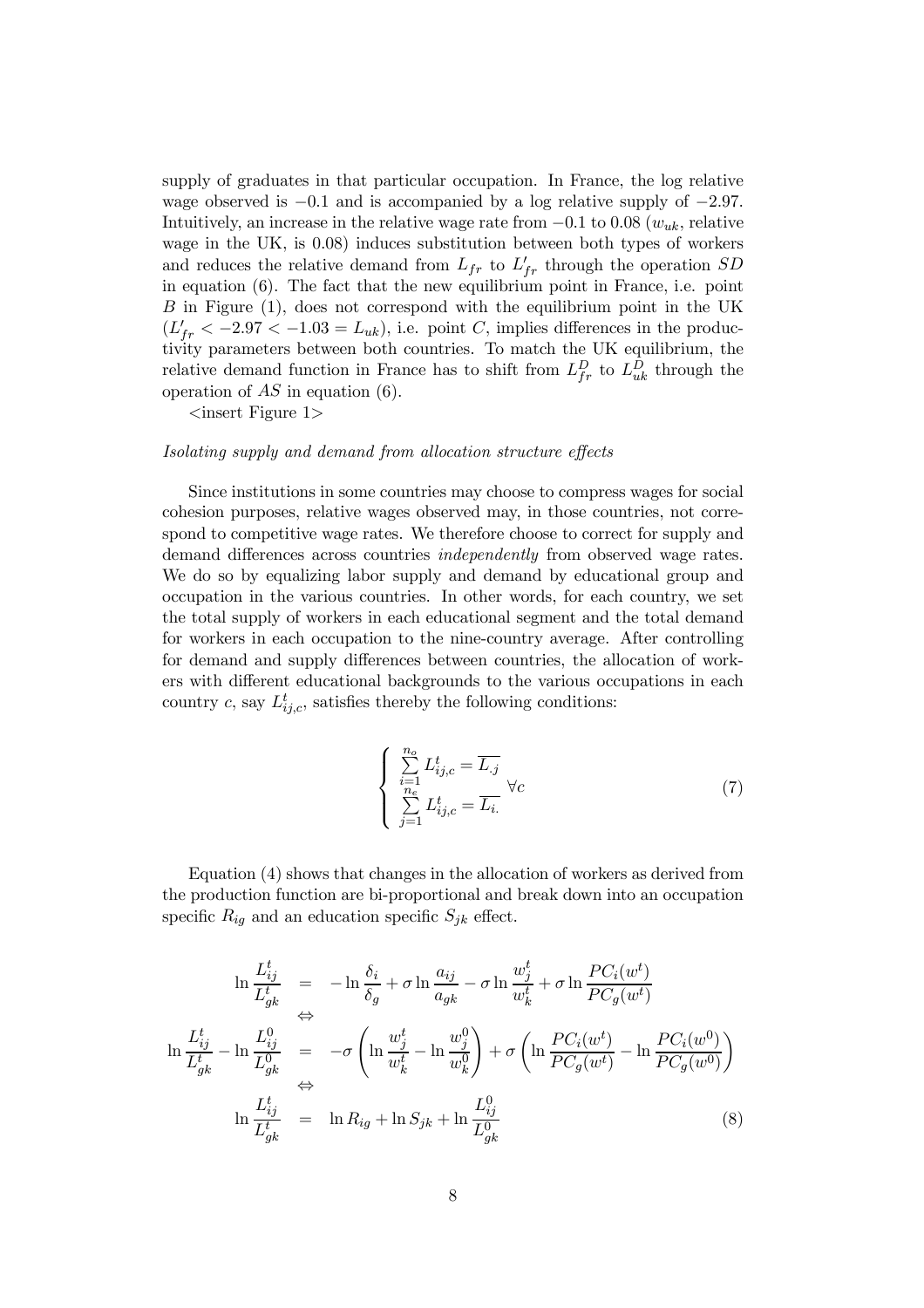Therefore, the new allocation of workers with education  $j$  in occupation  $i$  in each country,  $L_{ij,c}^t$ , can be derived by finding vectors  $R_{.g}$  and  $S_{.k}$  which satisfy the border conditions (same supply and demand vectors across countries) given the structure of allocation in country c, i.e. given the  $a_{ij,c}$  of country c.

Equation  $(8)$  is equivalent to the RAS method.<sup>8</sup> Using an iterative procedure in order to avoid approximation problems involved when inverting large matrices,<sup>9</sup> we derive the demand and supply vectors  $R_{i,c}$  and  $S_{i,c}$  for each country such that the border conditions (equation  $7$ ) are satisfied, given the allocation observed in each country,  $L_{ij,c}^0$ .

This approach to derive changes in the allocation without taking wages explicitly into account is conceptually comparable to Tinbergen (1984). Tinbergen (1984) presents two structures related in our approach. The so-called Northwest-corner rule, t-method, that minimizes the total tension (in the case of diagonal matrix, when the demand vector equals the supply vector, i.e. 'educational equilibrium', only the main diagonal is non-empty) and, the independency solution met when the supply and demand probability distributions are independent.10

#### Allocation structure

Because we imposed the border conditions to all countries, if all countries would have the same production function, i.e. the same  $a_{ij}$ , the allocation after correction for supply and demand differences should be equal for all nine countries. Hence, the differences between the nine-country average allocation and these constructed allocation matrices provides information about the differences in the production functions across countries. We use the distance between the logarithm of the relative average allocation and the logarithm of the relative new allocation to proxy the differences in the production function parameters across countries:

$$
\ln \frac{\overline{L_{ij}}}{\overline{L_{gk}}} - \ln \frac{L_{ij,c}^t}{L_{gk,c}^t} = \widehat{AS}_{ij,c}
$$
\n(9)

<sup>8</sup>See Stone and Brown (1964), Evans and Lindley (1973), Kadas and Klafzky (1976) and Van Eijs and Borghans (1996).

 $9$ For more details see Evans and Lindley (1973) and Van Eijs and Borghans (1996).

 $10$ Tinbergen notices that since the first solution *concentrates* all observations whereas the second solution spreads them evenly over the matrix, the actual allocation matrix may be somewhere in between. Our method minimizes the relative entropy,  $E_{L^0}(L^t)$  =  $\sum_{ij} L_{ij,c}^t \ln(\frac{L_{ij,c}^t}{L_{ij,c}^0})$ , such that the new matrix  $\{L_{ij,c}^t\}$  satisfies the border conditions conditional on the reference matrix  $L^0$ . The relative entropy reaches a global minimum, i.e. 0, when the allocation  $L_{ij,c}^t$  is equal to the allocation  $L_{ij,c}^0$ . Therefore, this method can be seen as a minimization of tension given relative scarcity of certain workers' characteristics (border vectors) and initial allocation. It is comparable to Tinbergen's t-method. However, in contrast with Tinbergen, our method uses a production function as underlying structure. Furthermore, when *educational equilibrium* is reached (supply vector equals demand vector) the resulting allocation would not necessarily lead to unimodal distribution of workers by education within each occupation and the new allocation satisfies the properties of equation  $(4)$ .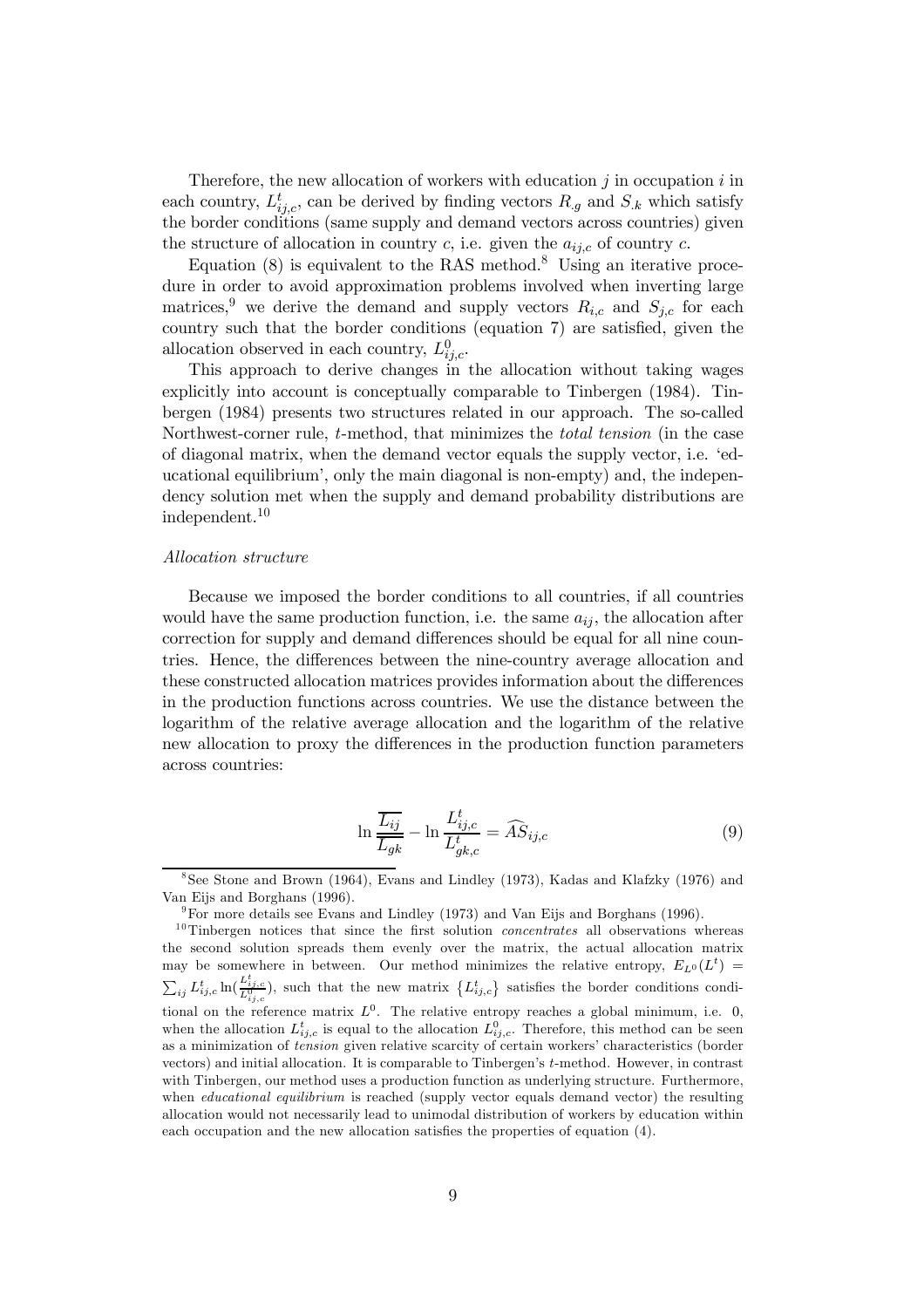Obviously, if we observed one occupation only, then  $\widehat{AS}$  would equal zero for all educational groups j and all countries even if the true production functions<sup>11</sup> are different across countries. In order to disentangle allocation structure differences across countries, at least two occupations are necessary. Intuitively, if one only knows that the relative employment of engineering graduates in France is twice the relative employment in the UK, one cannot conclude on whether the relative supply of engineering graduates in France is twice that of the UK or whether the engineering graduates in France are more productive in each occupation, compared to their UK counterparts. Our proxy therefore only picks up differences in occupation specific productivity, assuming that the relative average productivity of workers with two different educational backgrounds is about the same in each country.

#### Supply and demand

Bearing in mind the possible differences in production function parameters between countries, we confront observed relative wage rates to supply and demand across countries using the structural equation of the model, equation (6). The equation relates the allocation of workers to on the one hand the supply and demand, and on the other hand the structure of allocation. If wages reflect supply and demand they should explain allocation consistently after controlling for differences in production function. Comparing both the allocation structure and wages with the nine-country averages, we get:

$$
\ln \frac{\overline{L_{ij}}}{\overline{L_{gl}}} - \ln \frac{L_{ij,c}^0}{L_{gl,c}^0} = -\sigma \left( \ln \frac{w_j^t}{w_l^t} - \ln \frac{w_{j,c}^0}{w_{l,c}^0} \right) + \sigma \sum_k (s_{k,i,c} - s_{k,g,c}) \left( \ln \frac{w_j^t}{w_l^t} - \ln \frac{w_{j,c}^0}{w_{l,c}^0} \right) + \widehat{AS}_{ij,c} = SD + \widehat{AS}
$$
\n(10)

#### A supply and demand explanation

The remaining question is how much of the observed differences in allocation across countries is due to observed differences in wage rates, allocation structures and other unobserved differences. To answer this question we decompose the allocation differences between countries in three factors. To that aim we introduce three quantities.

Quantity  $A_c$  measures the distance between observed allocation and ninecountry average allocation.12

<sup>11</sup> With one occupation, say *i*, even if the  $a_{ij}$  parameters are different in the various countries, imposing the border conditions,  $L_{ijc}^t \equiv L_{j,c}^t = \overline{L_{.j}} \equiv \overline{L_{ij}}$  implies  $\widehat{AS}_{ij,c} = \ln \frac{\overline{L_{ij}}}{\overline{L_{ik}} - \ln \frac{L_{ijc}^t}{L_{ik,c}^t}} = 0.$ <sup>12</sup>The unweighted absolute distances presented here may be driven by the distances observed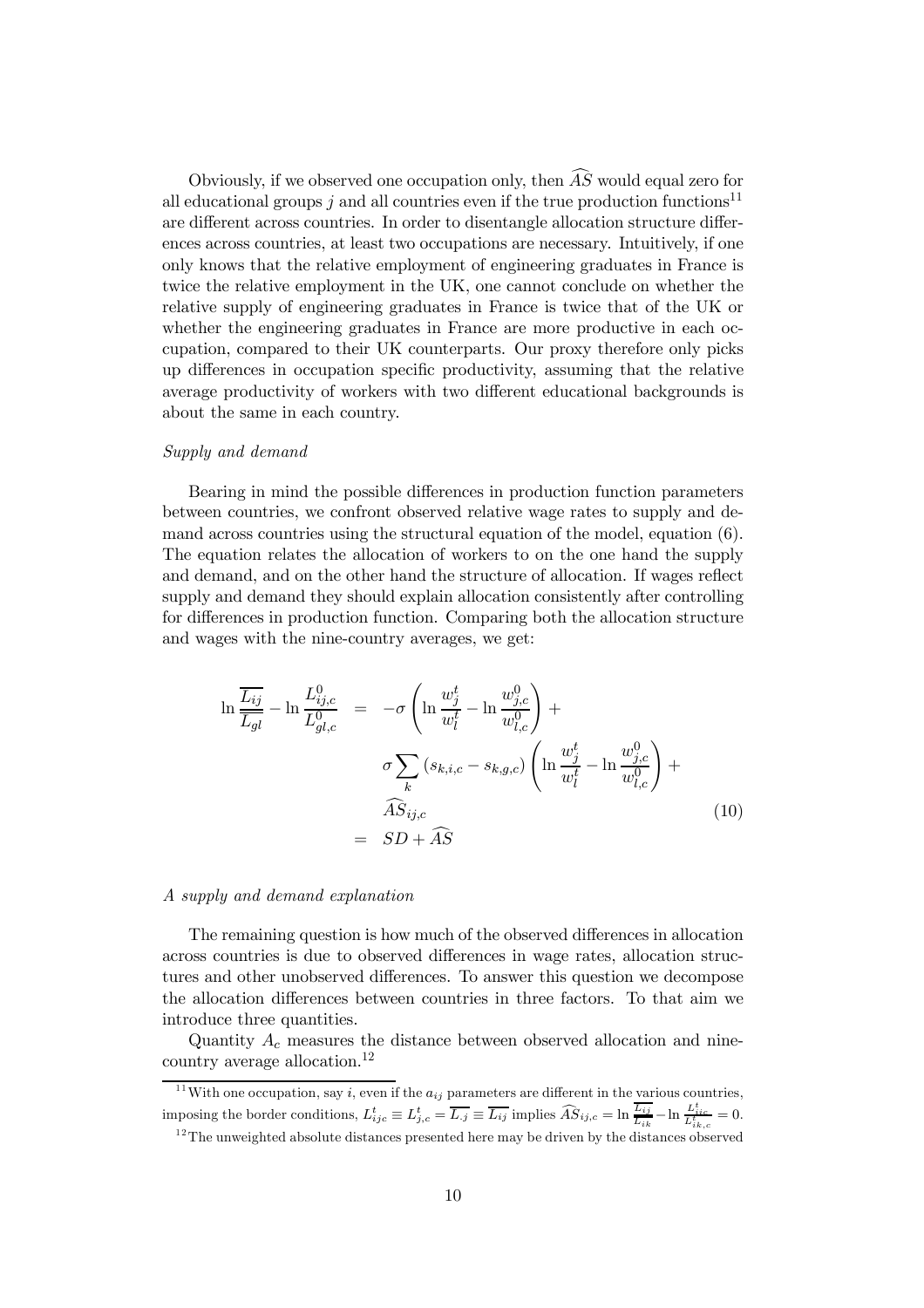$$
A_c = \sum_{ij} \left| L_{ij,c}^0 - \overline{L_{ij}} \right|
$$

Quantity  $B_c$  measures the distance between country-specific allocation at equalized wage rates by education and nine-country average allocation.

$$
B_c = \sum_{ij} \left| L_{ij,c}^1 - \overline{L_{ij}} \right|
$$

in which  $L_{ij,c}^1$  represents the allocation associated with equal wages for all educational fields for each country:

$$
\ln \frac{\overline{L_{ij}}}{\overline{L_{gl}}} - \ln \frac{L_{ij,c}^1}{L_{gl,c}^1} = -\sigma \left( \ln 1 - \ln \frac{w_{j,c}^0}{w_{l,c}^0} \right) + \sigma \sum_k (s_{k,i,c} - s_{k,g,c}) \left( \ln 1 - \ln \frac{w_{j,c}^0}{w_{l,c}^0} \right) + \widehat{AS}_{ij,c}
$$

Rearranged and taking the exponential:

$$
\begin{aligned}\n\frac{L_{ij,c}^1}{L_{gl,c}^1} &= \left[ \begin{array}{c} \ln \frac{\overline{L_{ij}}}{\overline{L_{gl}}} - \widehat{AS}_{ij,c} - \\ \sigma \left( \ln \frac{w_{j,c}^0}{w_{l,c}^0} - \ln 1 \right) + \\ \sigma \sum_k \left( s_{k,i,c} - s_{k,g,c} \right) \times \left( \ln \frac{w_{j,c}^0}{w_{l,c}^0} - \ln 1 \right) \end{array} \right] \\
L_c^1 &= \left[ \begin{array}{c} \sum_{ij} L_{ij,c}^1 = 1000 \end{array} \right]\n\end{aligned}
$$

In 1 indicates that the new allocation matrix  $L_{ij,c}^1$  is associated to equal wage rates between educational groups of workers.

This measure of the distance between the allocation in different countries is corrected for country-specific wage-premia, that is those wages equilibrating country-specific supply and demand vectors $^{13}$  but includes country-specific allocation structure and unobserved country-specific effect.

where the allocation of workers is relatively large whereas the distances where the allocation of workers is relatively small are underestimated. We will therefore also compute absolute distances weighted by  $L_{ij}$ , the world average allocation of workers to check the robustness of our results. The weighted absolute distances read as:  $\widetilde{A}_c = \sum_{ij} \frac{|L_{ij,c}^0 - \overline{L_{ij}}|}{\overline{L_{ij}}}$ ,  $\widetilde{B}_c = \sum_{ij} \frac{|L_{ij,c}^1 - \overline{L_{ij}}|}{\overline{L_{ij}}}$ 

and  $\widetilde{C}_c = \sum_{ij} \frac{|AS_{ij}|}{\overline{L_{ij}}}$ .

 $13$ This would imply equalized supply and demand vectors across countries if and only if the allocation structures were equal across countries.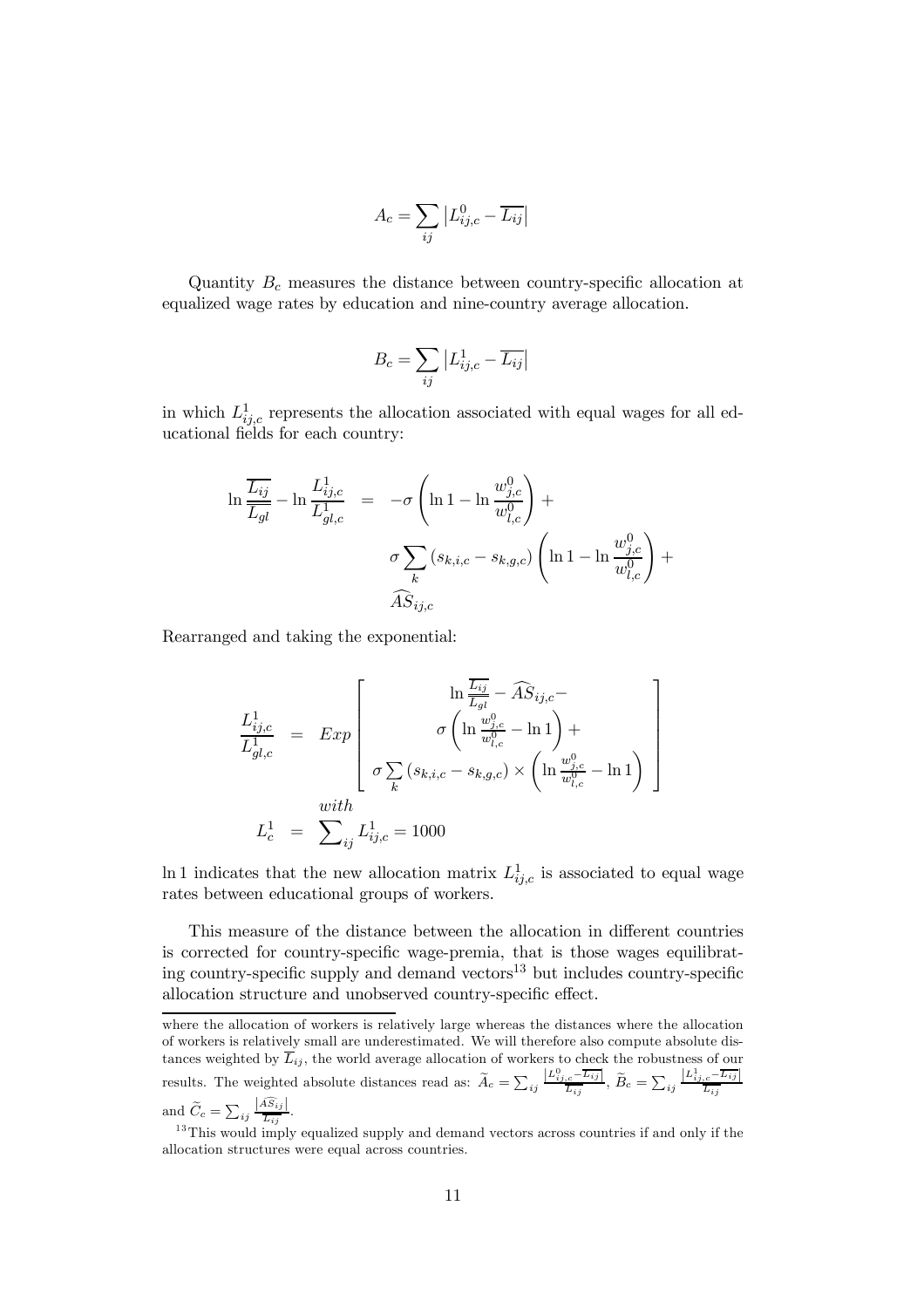Quantity  $C_c$  measures the distance between country-specific allocation given same supply and demand vectors across countries and nine-country average allocation matrix:

$$
C_c = \sum_{ij} \left| \widehat{AS_{ij}} \right|
$$

Therefore quantity  $C_c$  measures the distance between the allocation structure of each country with an average structure/yardstick structure.

### 3 Data

The data we use for empirical analysis are taken from the "Careers after Higher Education European Research Survey" (CHEERS). Samples of graduates in higher education of the 1994/1995 academic year have been conducted 3 years after graduation (1998). The nine countries for which all necessary information were available are Italy, Spain, France, Austria, The Netherlands, The United Kingdom, Finland, Germany and Japan. The sample sizes are approximately  $3,500$  for each country and are representative of the target population defined along field of study, the type of degree/institution, gender and the region.

#### The allocation of workers

We make use of the information on the individuals' educational and occupational fields provided by the International Standard Classification of EDucation (ISCED, 3 digits) and the International Standard Classification of Occupation  $(ISCO, 3 \text{ digits})$  respectively. These two classifications distinguish categories, with respect to both the *levels* and the *fields* of education and occupation. The first digit of the two codes give the educational and job *level*, respectively, while the two last digits characterize the vocational fields. We re-code the 3-digits ISCED and ISCO into 7 educational fields and 11 occupational categories according to the classification reported in Table 7 of appendix A. Since most of the graduates end up in higher level occupations, and ISCO makes hardly any distinction between very different occupations at the first digit level, we refined the classification for high level jobs and take together lower level jobs. Based on this classification, the number of workers per education and occupation for the nine countries considered are computed.

The average number of workers per education and occupation in the nine countries is reported in Table 1. The table shows that even though a large amount of workers are allocated to occupations for which their education is required, in each occupation the educational distribution of workers is fairly spread. The educational group with the largest frequency (Arts-Humanities field) accounts for  $23\%$  of the workers in Other-lower occupations. Health graduates account for up to 82% of the workers in Health occupations. Over all occupations, the number of workers having an education that differs from the educational field for which the largest frequency is observed adds up to about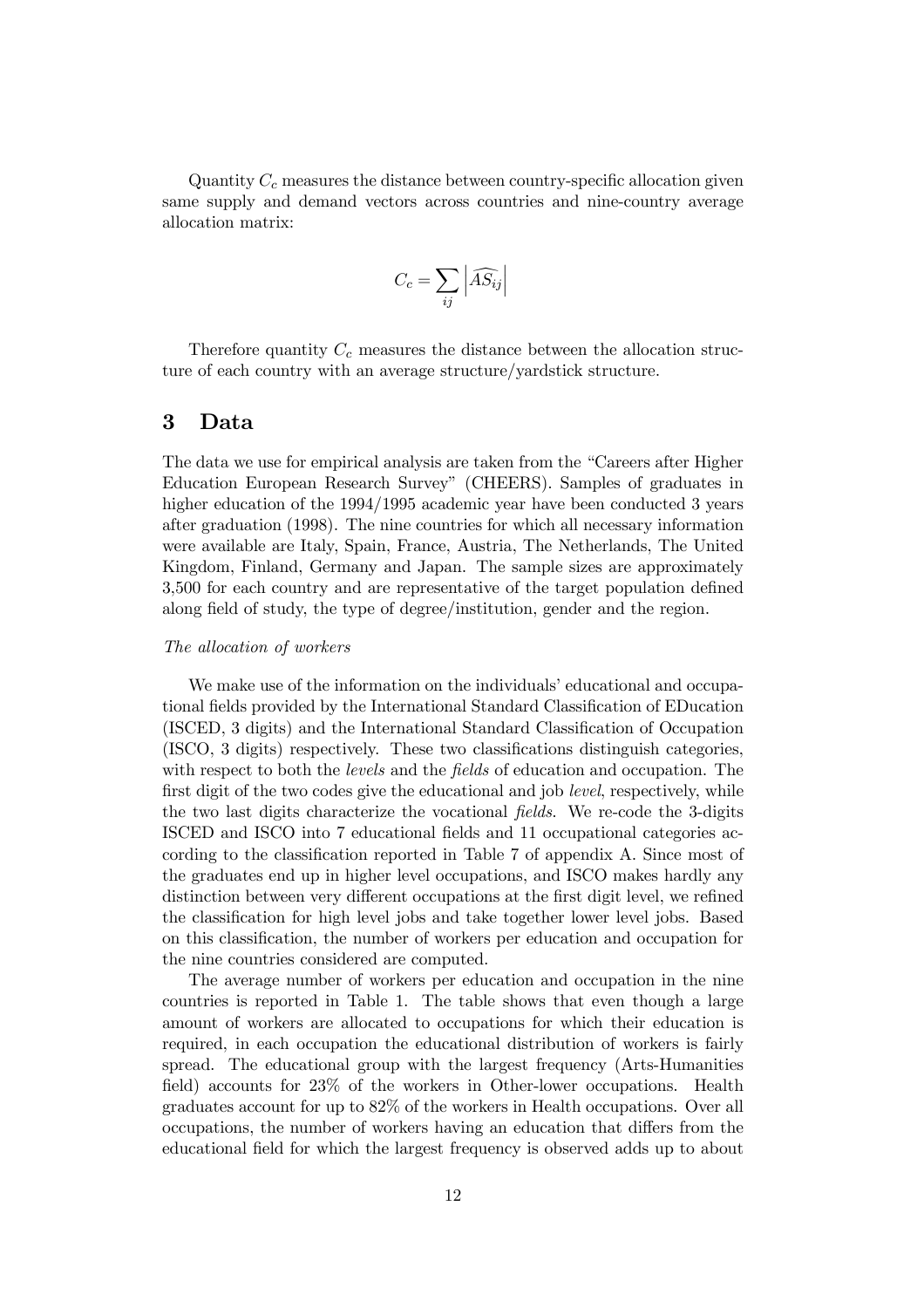48%. This figure indicates a fair dispersion in the distribution of workers by education within occupations.

 $\langle$ insert Table 1>

Allocation turns out to be different between countries. To show this, we compute the average absolute distances between the allocation of workers with different education to the various occupations of each country and the ninecountry average allocation defined as:

$$
\overline{A}_c = \frac{1}{7 \times 11} A_c = \frac{1}{7 \times 11} \sum_{ij} |L_{ij,c}^0 - \overline{L_{ij}}|
$$
\n(11)

where  $\overline{L}_{ij}$  is the nine-country average number of workers with education j in occupation i and  $L_{ij,c}^0$  is the actual number of workers with education j in occupation  $i$  observed in country  $c$ . Both are expressed in promiles.

The absolute distances, reported in the bottom row of Table 8, indicate large differences in allocation matrices across countries. These differences may correspond with (i) cross-country differences in supply and demand situations, (ii) differences in the content of the various fields of study and/or (iii) differences across countries in the classifications of education and occupation. Though institutional factors might affect the *level* of employment, the *relative* allocation of workers with different education to the various occupations can reasonably be assumed unaffected by labour market institutional factors. The challenge is to separate (i) the demand and supply explanation from  $(i)$  the classification and the content of the study explanations.

#### The educational wage rates by country

To derive the wage rates by educational category in each country, we run hourly earnings regressions independently for each country, including control for the effects of gender, age (quadratic form), job-tenure (quadratic form), hours weekly worked (log term), part-time, interaction of gender with age, jobtenure and part-time. Tenure is measured by means of workers' answers to the question: "In which year did you start your current job?" It therefore refers to an occupation-related-tenure rather than a firm-tenure. We excluded anyone earning less than 5 euro per hour or more than 150 euro per hour.

The following equation is estimated by OLS for each worker  $p$  in country  $c$ :

$$
\ln W_{p,c} = \gamma_c + G_c' X_{pc} + \sum_j \alpha_{j,c} E_j + e_{p,c} \tag{12}
$$

The variable ln W is the log of hourly earnings;  $X_{pc}$  is a vector of explanatory variables including workers characteristics,<sup>14</sup>  $E_i$  are dummies for educational

 $14$  Age and its square, tenure and its square, a dummy variable for part-time work (less than 36 hours per week), gender and its interaction with age, tenure and part-time, and the log of weekly hours worked.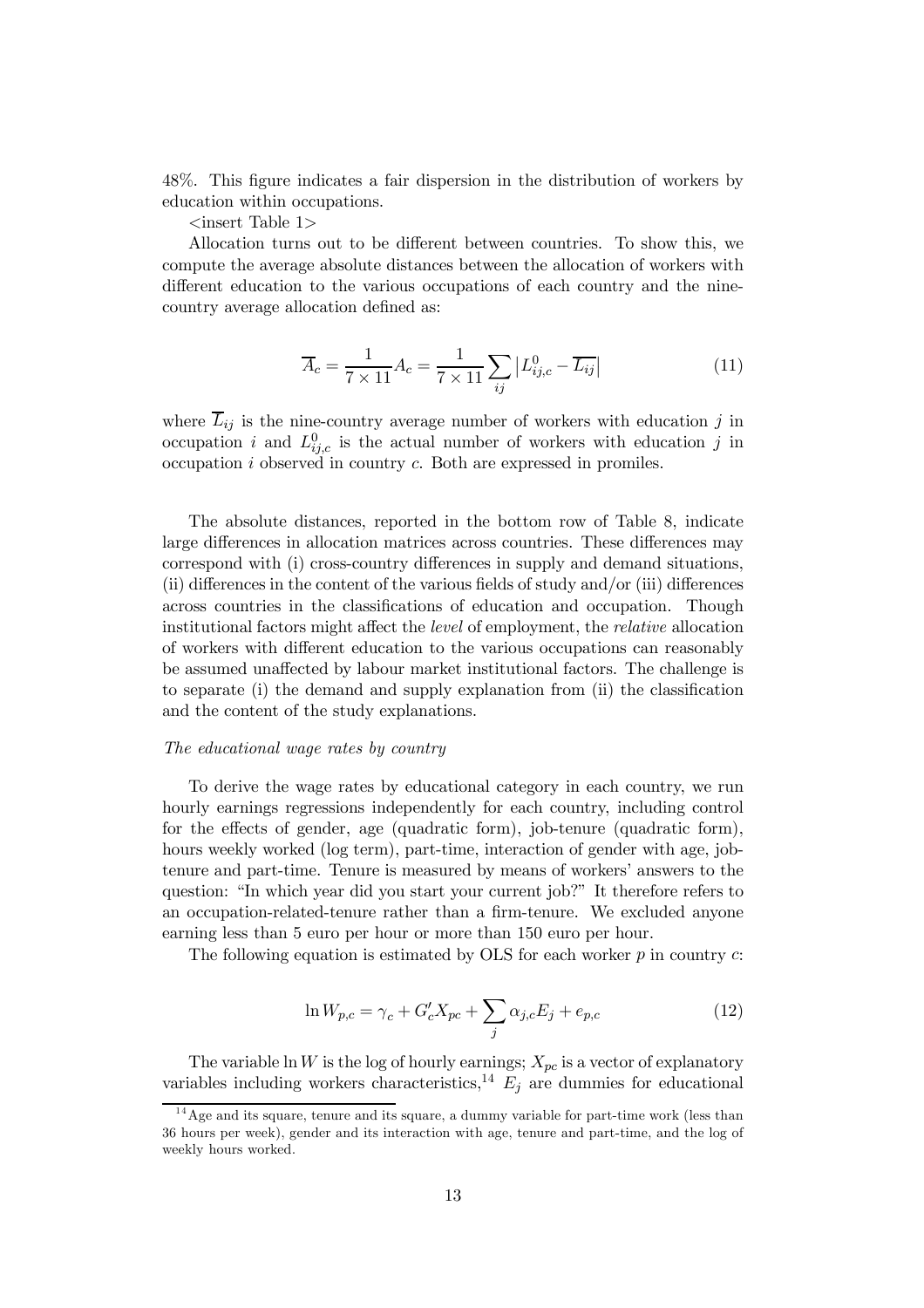fields. The estimates for  $\alpha_{i,c}$  as reported in Table 8 of appendix B, can be regarded as educational wage-premia for each country.

#### Wage inequality across countries

In several studies, wage inequality is found very different across countries with a larger wage inequality in the US and the UK than in continental Europe and Japan.15 In order to evaluate the extent to which this stylised fact is reflected in our data on higher educated workers we compute some measures of wage inequality.<sup>16</sup>

First we derive from the estimation of equation (12) the total variance and the within and between educational categories variance in log hourly earnings. The total variance as well as the variance within and between educational categories in log hourly earnings are given by:

$$
Within_c = \frac{1}{L_c} \sum_{j} L_{j,c} \times \sum_{p,E_j=1} \left( \ln W_{p,c} - \widehat{\ln W}_{p,c} \right)^2
$$
  
\n
$$
Between_c = \frac{1}{L_c} \sum_{j} L_{j,c} \times \sum_{p,E_j=1} \left( \widehat{\ln W}_{p,c} - \overline{\ln W}_{c} \right)^2
$$
  
\n
$$
Total_c = \frac{1}{L_c} \sum_{p} \left( \ln W_{p,c} - \overline{\ln W}_{c} \right)^2
$$

where  $L_{j,c}$  is the number of workers with education j in country c,  $L_c$  is the number of workers in country c,  $\widehat{\ln W}_{p,c}$  is the estimated log-earnings for workers p in country c and  $\overline{\ln W_c}$  is the average log-earnings in country c.

We complete the analysis of wage inequality by computing for each worker in each country,  $Y_{p,c}$ , the male, 40 hours per week, 30 years old, 2.8 years of tenure, etc.<sup>17</sup> $\ldots$  equivalent hourly earnings using equation (12) as follows:

$$
Y_{p,c} = \ln W_{p,c} - \gamma_c - G'_c (X_{p,c} - \overline{X})
$$
  
= 
$$
\sum_j \alpha_{j,c} E_j + G'_c \overline{X} + e_{p,c}
$$
 (13)

For each country, the standard-deviation and the 10, 50 and 90 percentiles of the corrected hourly earnings distribution are computed. The variance decomposition of the hourly earnings distribution as well as the 50-10, 90-50 and 90-10 percentiles gaps in the corrected hourly earnings distribution are reported for each country in Table 2. Whereas most studies that differentiate workers by

 $15$  See for instance Blau and Kahn (1996), Leuven et al. (1998), Devroye and Freeman (2001) and Freeman and Schettkat (2001).

<sup>&</sup>lt;sup>16</sup> Notice that our measure of *between educational fields* wage inequality is part of the *within* educational levels wage inequality measured in most empirical analyses.

 $17$ The world-wide average age and tenure are 30 years of age and 2.8 years of tenure.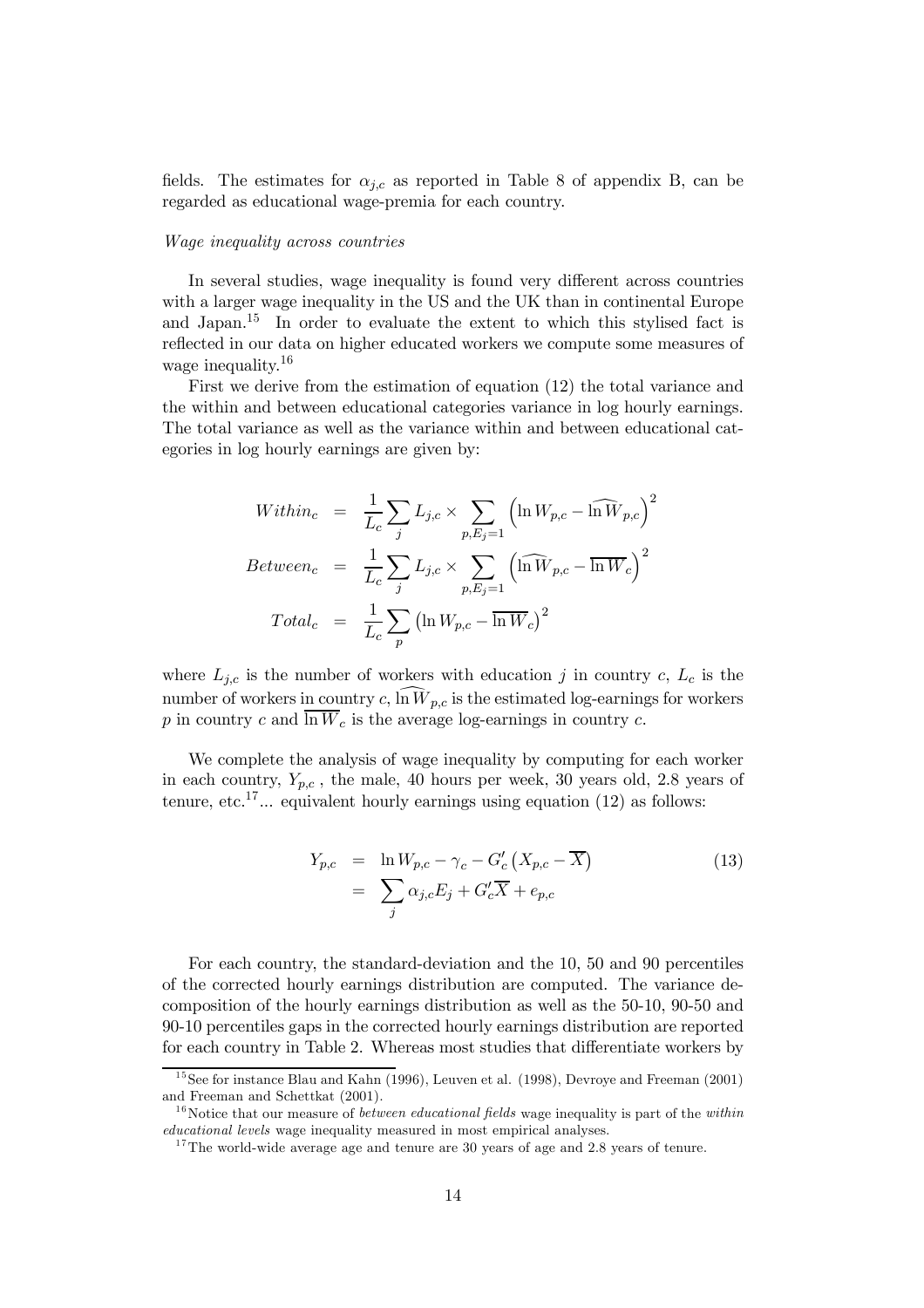their educational level find a significantly higher inequality in the UK, we find no such evidence among workers with the same educational level. The total variance in hourly earnings and the variance within educational groups in the UK is of the same magnitude as that of France, Germany and to some extent Japan. These results are corroborated by those derived from the distribution of the corrected hourly earnings. The standard deviation of the distribution of the corrected hourly earnings for the UK is indeed roughly the same as that for France and Germany. Though, the 90-10 gap in earnings differential in the UK lies above that of Germany, we find no differences between the UK and France and Austria and even a slightly larger 90-10 gap for Italy. This result is consistent with the view that the large wage differentials in the UK reflect a wide distribution of skill levels among the workforce.

 $\langle$ insert Table 2>

## 4 Empirical Results

The substitution elasticity and relative equilibrium wages

From the model we derive four nested specifications.<sup>18</sup> First, assuming that all countries have the same allocation structure, i.e. there are no differences in the production functions, the model reduces to Specification (I).

$$
\ln \frac{\overline{L_{ij}}}{\overline{L_{gl}}} - \ln \frac{L_{ij,c}^0}{L_{gl,c}^0} = -\sigma \left( \ln \frac{w_j^t}{w_l^t} - \ln \frac{w_{j,c}^0}{w_{l,c}^0} \right) + \sigma \sum_{k} (s_{k,i,c} - s_{k,g,c}) \left( \ln \frac{w_j^t}{w_l^t} - \ln \frac{w_{j,c}^0}{w_{l,c}^0} \right) + \varepsilon_{ij,c} \quad (14)
$$

$$
= SD
$$

In the second Specification  $(II)$ , we model the allocation changes against differences in the allocation structure only.

$$
\ln \frac{\overline{L_{ij}}}{\overline{L_{gl}}} - \ln \frac{L_{ij,c}^0}{L_{gl,c}^0} = \gamma \widehat{AS}_{ij,c} + \varepsilon_{ij,c}
$$
\n(15)

In the third and fourth specifications, both changes in wages and differences in allocation structure are nested. Specification (III) corresponds to equation (10) where we replace the true allocation structure effect by its proxy  $\overrightarrow{AS}$ .

 $18$  We estimate the demand equations with wage on the right-hand side and employment on the left-hand for statistical reasons. Indeed, since employment is differentiated by education and occupation whereas wages are differentiated by education only, there is more variance in the employment variable than there is in the wage variable.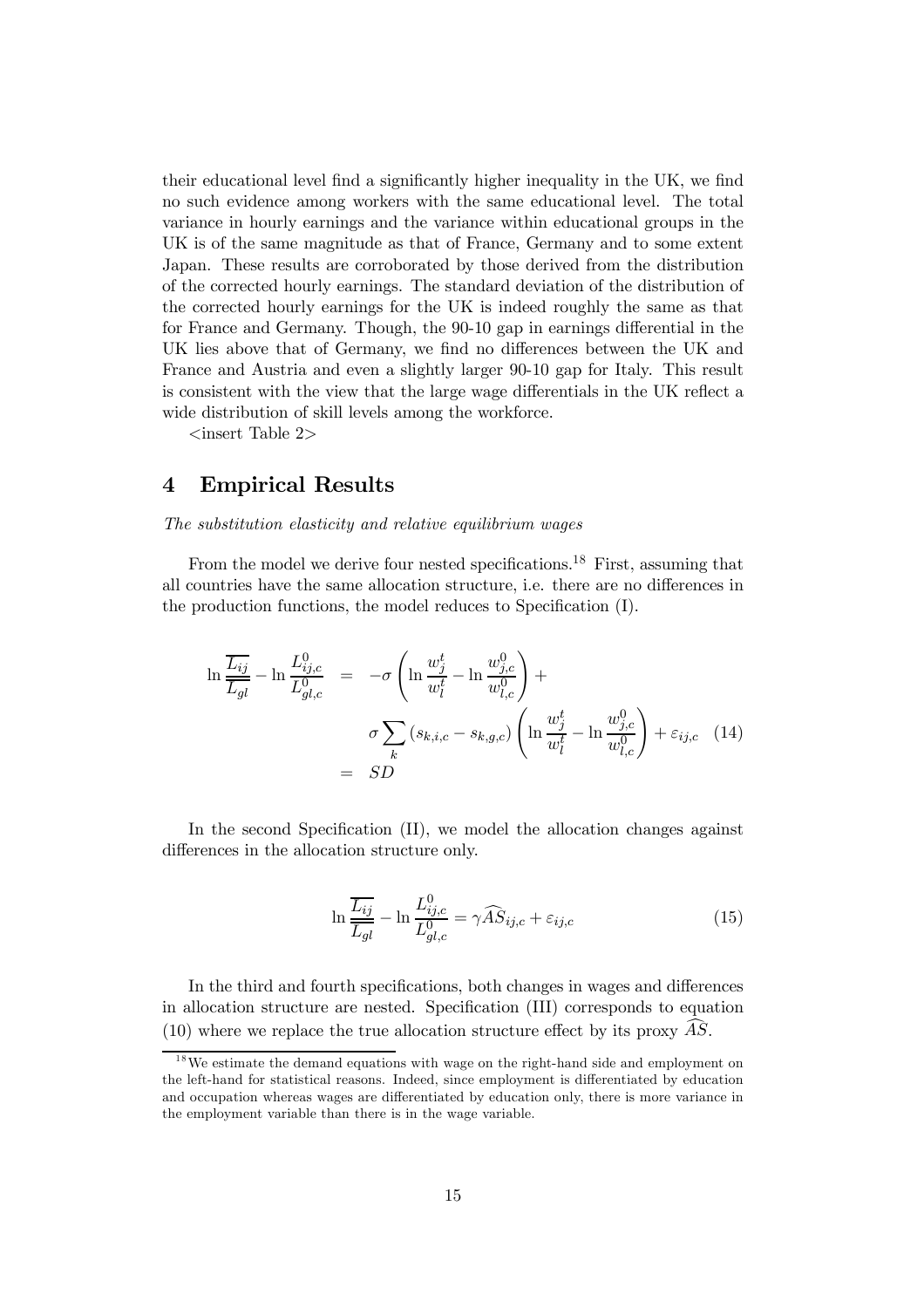$$
\ln \frac{\overline{L_{ij}}}{\overline{L_{gl}}} - \ln \frac{L_{ij,c}^0}{L_{gl,c}^0} = -\sigma \left( \ln \frac{w_j^t}{w_l^t} - \ln \frac{w_{j,c}^0}{w_{l,c}^0} \right) + \sigma \sum_k (s_{k,i,c} - s_{k,g,c}) \left( \ln \frac{w_j^t}{w_l^t} - \ln \frac{w_{j,c}^0}{w_{l,c}^0} \right) + \widehat{AS}_{ij,c} + \varepsilon_{ij,c}
$$
\n(16)

To check the robustness of the  $AS$ -proxy in Specification (IV) we actually estimate the coefficient of the allocation structure effect rather than assuming unity. Comparing the results of both specifications enables us to evaluate the impact of using the proxy  $\overrightarrow{AS}$  for the real allocation structure effect.

$$
\ln \frac{\overline{L_{ij}}}{\overline{L_{gl}}} - \ln \frac{L_{ij,c}^0}{L_{gl,c}^0} = -\sigma \left( \ln \frac{w_j^t}{w_l^t} - \ln \frac{w_{j,c}^0}{w_{l,c}^0} \right) + \sigma \sum_k (s_{k,i,c} - s_{k,g,c}) \left( \ln \frac{w_j^t}{w_l^t} - \ln \frac{w_{j,c}^0}{w_{l,c}^0} \right) + \gamma \widehat{AS}_{ij,c} + \varepsilon_{ij,c}
$$
\n(17)

We estimate specifications  $(I)$ ,  $(III)$  and  $(IV)$  by nonlinear least squares method and specification  $(II)$  by ordinary least squares. The results of the estimations are reported in Table 3. When no control for differences in the allocation structure are included, changes in wages across countries, through a production function specification, explain little of the changes in allocation as indicated by the very low adjusted  $R^2$  of specification (I). Though of a realistic magnitude,<sup>19</sup> the estimate of the substitution elasticity parameter obtained via specification  $(I)$  is found insignificant.

 $\langle$ insert Table 3 $>$ 

The results derived by estimating the model with specification (II) indicate that differences in allocation across countries are to a large extent due to differences in allocation structure. The adjusted  $R^2$  increases drastically compared to that of specification (I) indicating a large explicative power of allocation structure differences on differences in allocation observed across countries.

Therefore in specification (III) and  $(IV)$  we account for the allocation structure differences when estimating the production function. The results show that once we control for the differences in allocation structures, we are able to explain a significantly larger part of the variance in allocation,  $2<sup>0</sup>$  and the elasticity of substitution parameter becomes significant (at  $1\%$ ).

<sup>&</sup>lt;sup>19</sup>See Hamermesh (1992;1993)(Hamermesh 1992) for an exhaustive survey of empirical estimates of labor-labor substitution elasticities. Hamermesh 's law, based on empirical regularities, indicates that labor-labor substitution elasticities lie around 1.4.

<sup>&</sup>lt;sup>20</sup>A F-test reveals that Specification (IV) also fits the data significantly better than Specification (II), at the  $1\%$  level.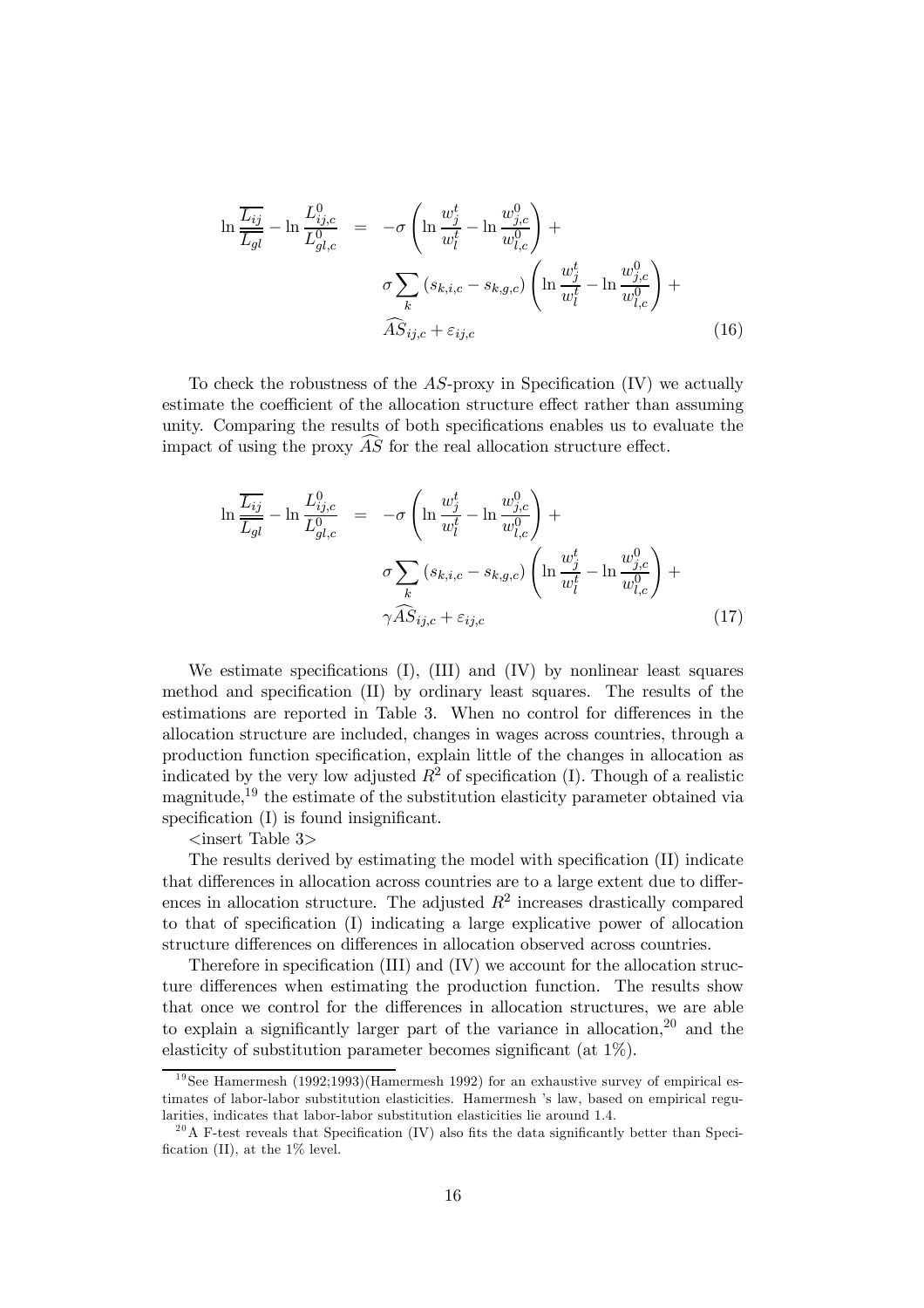The estimated substitution elasticity within occupations equals 2:14. Table 4 reports the Allen elasticities of substitution between all pairs of educational groups to illustrate the substitution possibilities between educational groups. The elasticities have been evaluated for the nine-country average allocation and equal wage rates between educational groups. The own-wage elasticities indicate that countries usually have more difficulties to adjust changes in relative wages of Health graduates  $(-0.98)$  while they can more easily adjust changes in the wage rate of Social sciences graduates  $(-1.74).^{21}$ 

 $\langle$ insert Table 4>

#### A supply and demand explanation of wage differentials across countries

The remaining question is how much of the observed differences in allocation across countries is due to observed differences in wage rates, allocation structures and other unobserved differences. To answer this question we use the estimates of specification (III) and decompose the allocation differences between countries into quantity  $A_c$  which measures the distance between observed allocation and nine-country average allocation, quantity  $B<sub>c</sub>$  which measures the distance between country-specific allocation at equalized wage rates by education and nine-country average allocation and quantity  $C_c$  which measures the distance between country-specific allocation given same supply and demand vectors across countries and nine-country average allocation matrix.

Table 5 reports the results for the unweighted distances. First, the total actual differences in allocation reduces from  $5377$  to  $3680$  when wage differentials across countries are eliminated. This result implies that the betweeneducational-group wage differentials across countries account for  $31.6\%$  of the observed allocation differences as indicated in the second a last row of the table. However, the differences in allocation structure already account for roughly  $51\%$  (2721/5377 = .506) of the differences in observed allocation across countries. The last row of the table indicates that, once we substrate the allocation structure differences across countries, the between-educational-group wage differentials across countries account for  $63.9\%$  of the *observed* allocation differences. To check the robustness of these results, we computed the weighted the absolute distances. The weights are the world wide average number of workers with education  $j$  in occupation  $i$  to control for the possibility that the absolute distances are driven by a few distances observed where the allocation of workers to occupation is large. The results, reported in Table 6, indicate that wage differentials across countries account for  $93.3\%$  of the observed weighted allocation differences

<sup>&</sup>lt;sup>21</sup> All elasticities lie in the range of empirical regularities observed in Hamermesh (1992) and (1993) and Hamermesh and Grant (1979). Though obtained in a context of cross-country analysis of wage differentials, the magnitude of our elasticities is comparable to the magnitude of elasticities obtained from time-series analyses. Bound and Johnson (1992) find a parameter of substitution elasticity of 1:75 between skill-groups within sectors once accounting for skilledbiased technological change, Katz and Murphy (1992)'s estimate implies an elasticity of substitution between college and high school labor of 1:41. In our data, the largest elasticity of substitution is found between Engineering graduates and graduates in Natural Sciences which equals 3.07 while the lowest elasticity of substitution is found between Engineering graduates and graduates from Law school (0:78).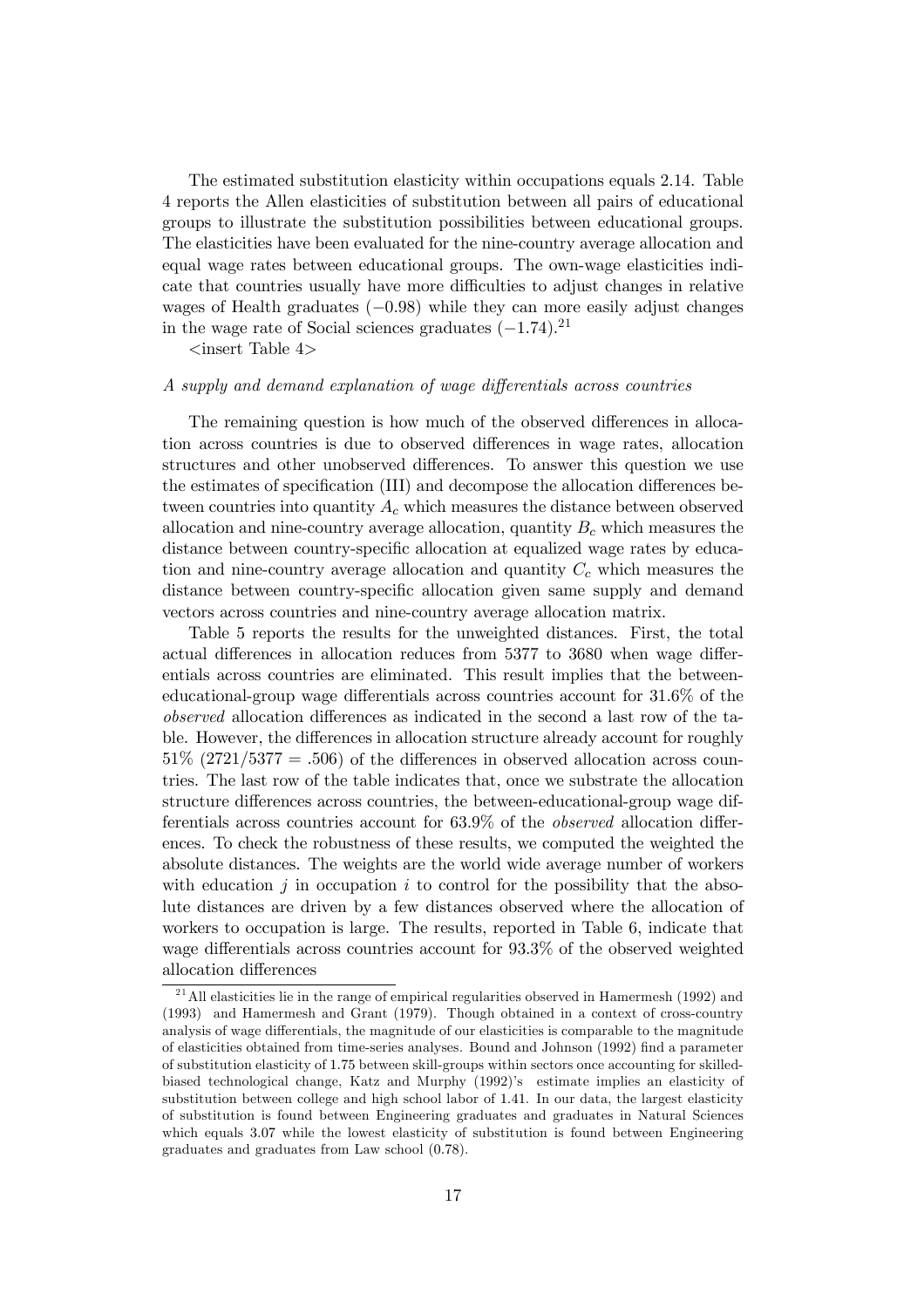These results imply that after correcting for differences in the production function between countries at least  $2/3$  of the differences in allocation can be explained by wage differentials while at most  $1/3$  remains unexplained and might be due to institutional factors.

 $\langle$  insert Table 5 $>$ 

 $\langle$ insert Table 6>

## 5 Conclusion

In this paper, we develop an explicit model of occupational allocation and wage formation of skill groups to test alternative hypotheses of wage differentials across countries. The main question is whether differences in the wage structure by skill groups across countries reflect differences in supply and demand of the groups distinguished or whether institutional factors like wage-setting, pay norms and minimum wage are the main cause for these differences in wage structure.

Since shifts in supply and demand should affect the allocation of a group in each occupation, our allocation model enables to disentangle supply and demand effects from country-specific differences in the employment of a group in a certain occupation either due to differences in education/occupation classifications or the contents of a study. Isolating occupation-specific differences in the allocation that are not caused by supply-demand factors, the remaining supply-demand differential is compared statistically with wage differentials in each country. Empirical results show that these allocation structure differences account for 50% of allocation differences across countries. Once correcting for these differences in allocation structure, we find that with a labor-labor substitution elasticity parameter of 2:14, the shifts in demand and supply account for at least  $64\%$  of the allocation differences between countries. Reducing wage differentials across countries by  $100\%$  reduces allocation differences by at least 64%. The remaining 36% can be imputed to unobserved factors, that may be related to labour market institutional factors like wage-setting, pay norms and minimum wage.

# References

- Acemoglu, D. (2002): "Technical Change, Inequality and the Labor Market," Journal of Economic Literature, 40(1), 7–72.
- Allen, R. (1938): Mathematical Analysis for Economists. London: Macmillan.
- Autor, D., F. Katz, and A. Krueger (1998): "Computing Inequality: Have Computers Changed the Labor Market?," Quarterly Journal of Economics, 113(4), 1169–213.
- BLAU, F., AND L. KAHN (1996): "International Differences in Male Wage Inequality: Institutions Versus Market Forces," Journal of Political Economy, 104(4), 791–837.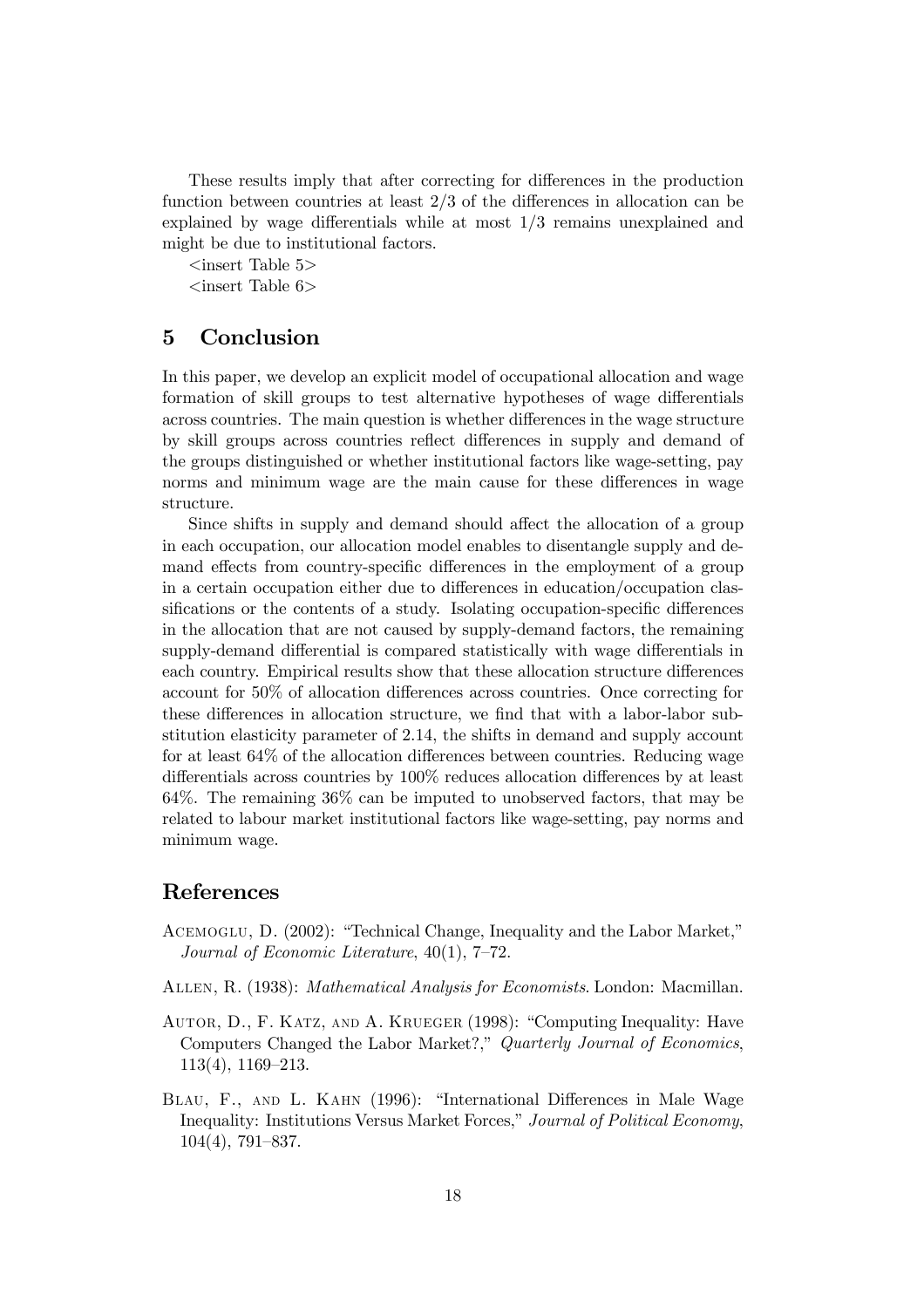(2001): "Do Cognitive Test Scores Explain Higher US Wage Inequality?," NBER Working Paper, 8210.

- Bound, J., and G. Johnson (1992): "Changes in the Structure of Wages During the 1980's: An Evaluation of Alternative Explanations," American Economic Review, 82(3), 371–92.
- CARD, D., AND J. DINARDO (2002): "Skill Biased Technological Change and Rising Wage Inequality: Some Problems and Puzzles," NBER Working Paper, 8769.
- CARD, D., AND T. LEMIEUX (2001): "Can Falling Supply Explain the Rising Return to College for Younger Men? A Cohort-Based Analysis," Quarterly Journal of Economics, 116(2), 705–46.
- Devroye, D., and R. Freeman (2001): "Does Inequality in Skills Explain Inequality of Earnings Across Countries?," NBER working paper, 8140.
- DiNardo, J., N. Fortin, and T. Lemieux (1996): "Labor Market Institutions and the Distribution of Wages, 1979-1992: A Semi-Parametric Approach," Econometrica, 64(5), 1001–44.
- Evans, G., and R. Lindley (1973): "The Use of RAS and Related Models in Manpower Forecasting," Economics of Planning, 13(1-2), 53–73.
- FREEMAN, R., AND L. KATZ (1995): Differences and Changes in Wage Structureschap. 1, pp. 1–22. Chicago, The University of Chicago Press.
- FREEMAN, R., AND R. SCHETTKAT (2001): "Skill Compression, Wage Differentials, and Employment: Germany vs The U.S.," Oxford Economic Papers, 53(3), 582–603.
- HAMERMESH, D. (1992): "The Demand for Labor in the Long Run.," in Handbook of Labor Economics., ed. by O. Ashenfelter, and R. Layard, pp. 429–71. Amsterdam: North Holland.

(1993): Labor Demand. Princeton, New Jersey: Princeton University Press.

- HAMERMESH, D., AND J. GRANT (1979): "Econometric Studies of Labor-Labor Substitution and their Implications for Policy," Journal of Human Resources, 14(4), 518–42.
- Juhn, C., K. Murphy, and B. Pierce (1993): "Wage Inequality and the Rise in Returns to Skill," Journal of Political Economy, 101(3), 410–42.
- Kadas, S., and E. Klafzky (1976): "Estimation of the Parameters in the Gravity Model for Trip Distribution: A New Method and Solution Algorithm," Regional Science and Urban Economics, 6(4), 439–57.
- Katz, L., and K. Murphy (1992): "Changes in Relative Wages, 1963-1987: Supply and Demand Factors," *Quarterly Journal of Economics*, 107(1), 35– 78.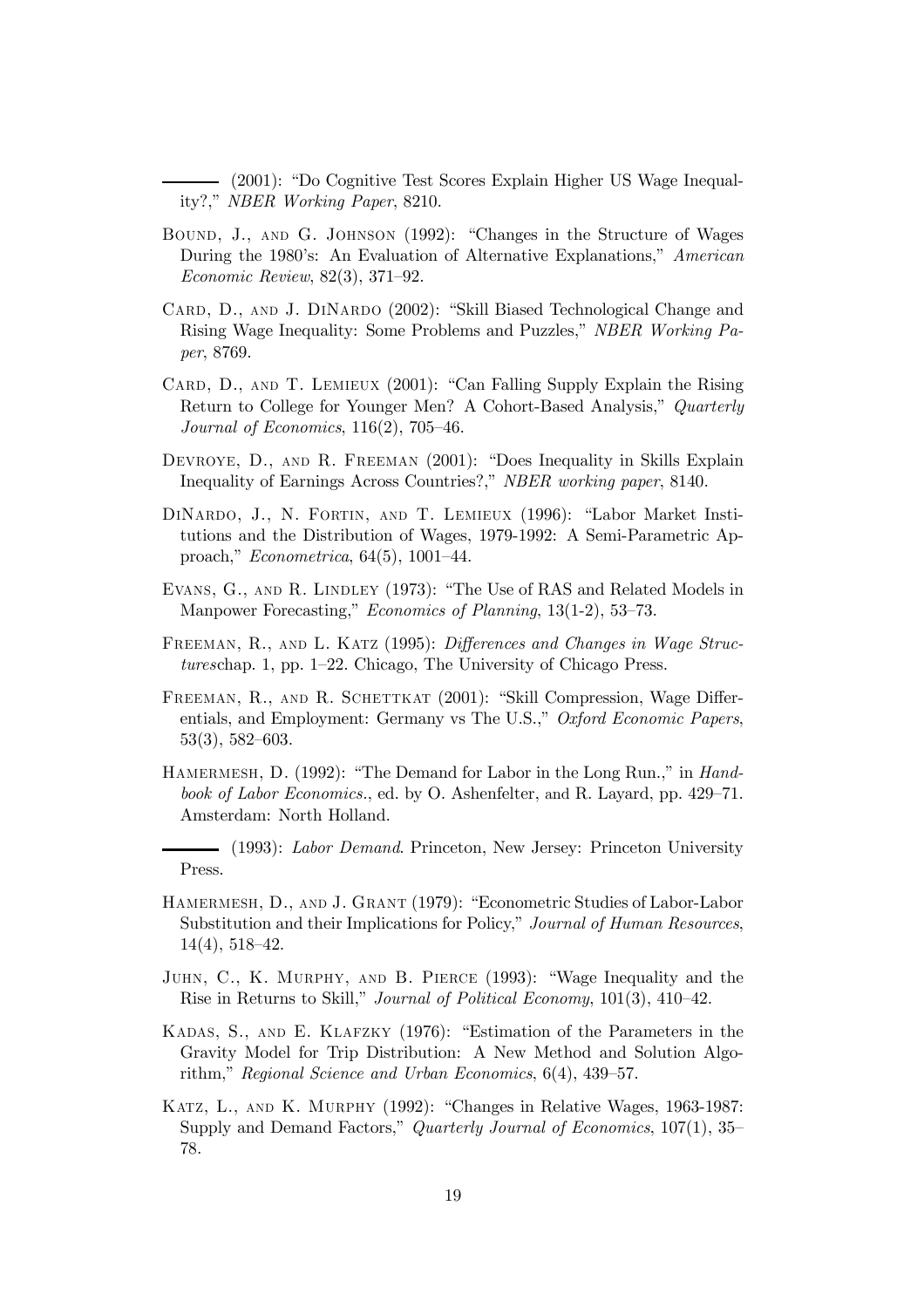- Krusell, P., L. Ohanian, V. Ríos-Rull, and G. Violante (2000): "Capital-Skill Complementarity and Inequality: A Macroeconomic Analysis," Econometrica, 68(5), 1029–53.
- Leuven, E., H. Oosterbeek, and H. Van Ophem (2004): "Explaining International Differences in Male Wage Inequality by Differences in Demand and Supply of Skill," Economic Journal, forthcoming.
- Levy, F., and R. Murnane (1996): "With What Skills are Computers Complements?," American Economic Review, 86(2), 258–62.
- MacDonald, G. (1982): "A Market Equilibrium Theory of Job Assignment and Sequential Accumulation of Information," American Economic Review, 72(5), 1038–55.
- Machin, S., and J. Van Reenen (1998): "Technology and Changes in Skill Structure: Evidence from Seven OECD Countries," Quarterly Journal of Economics, 113(4), 1215–44.
- Nickell, S., and B. Bell (1996): "Changes in the Distribution of Wages and Unemployment in OECD Countries," American Economic Review, Papers and Proceedings, 86(2), 302–8.
- OECD (2001): Education at a Glance: OECD Indicators. Paris: OECD publications.
- Rosen, S. (1978): "Substitution and the Division of Labor," Economica, 45, 235–50.
- Roy, A. (1951): "Some Thoughts on the Distribution of Earnings," Oxford Economic Papers, 3(1), 135–46.
- Sato, K. (1967): "A Two-Level CES Production Function," Review of Economic Studies, 34, 201–18.
- SATTINGER, M. (1979): "Comparative Advantage and the Distributions of Earnings and Abilities," Econometrica, 43(3), 455–68.
- Stone, R., and A. Brown (1964): A Computable Model of Economic Growth, vol. 1 of the series "A Programme for Growth". London: Chapman and Hall.
- Tinbergen, J. (1956): "On the Theory of Income Distribution," Weltwirtschaftliches Archiv, 77(1), 156–75.
- (1984): "Allocation of Workers over Jobs," De Economist, 132(1), 23–9.
- VAN EIJS, P., AND L. BORGHANS (1996): "The Use of RAS in Manpower Forecasting: A Microeconomic Approach," Economic Modelling, 13, 257–87.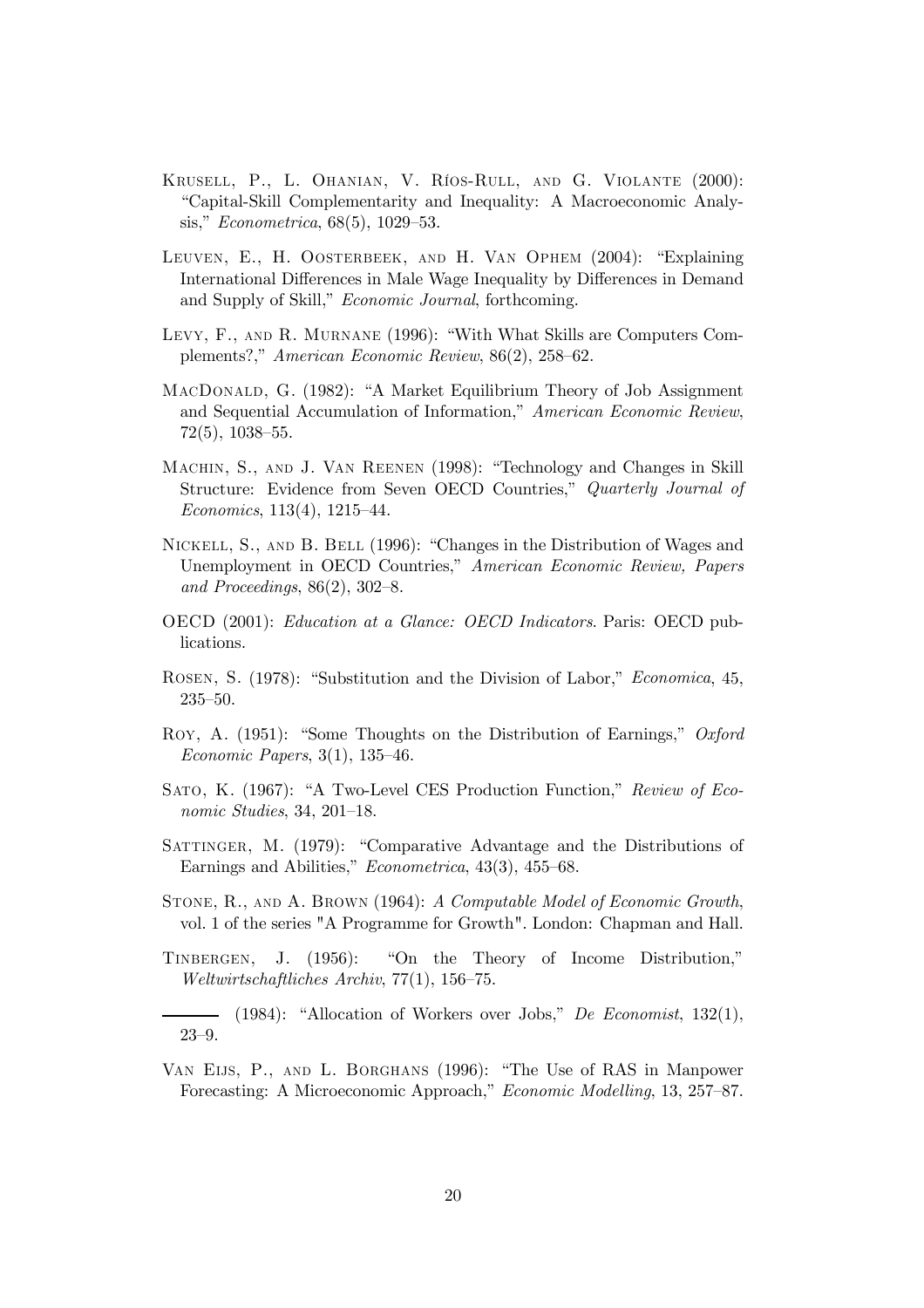

Figure 1: An increase in the relative wage in France induces substitution between the two groups of workers and movements on the demand curve from point A to point B. The vector AB corresponds to the supply and demand effect (SD) captured in equation 9. The relative demand in France however does not match the relative demand in the UK though the relative wages are equal. The distance between the relative demand in France and the relative demand in the UK corresponds to differences in productivity parameters. The vector BC corresponds to the allocation structure effect (AS) captured in equation (9).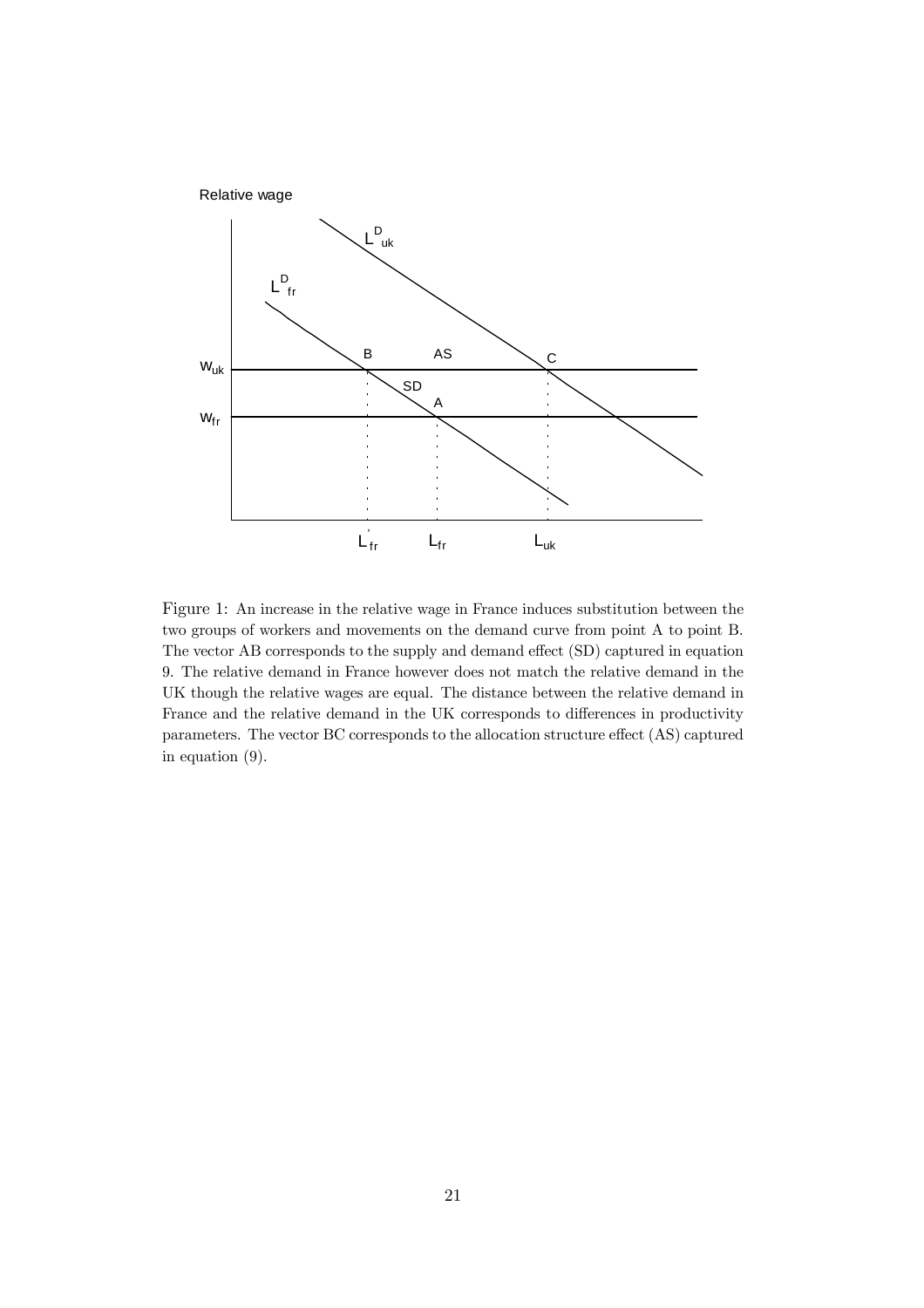|                 |          |                | Education $\bar{a}$ |                |                |                |                |       |
|-----------------|----------|----------------|---------------------|----------------|----------------|----------------|----------------|-------|
| Occupation      | Arts-Hum | Soci-Scie      | <b>Business</b>     | Law            | Natur-scie     | Engineer       | Health         | total |
| Arts-Hum        | 17       | 6              | 9                   | $\overline{2}$ | $\overline{2}$ | $\overline{2}$ | 1              | 39    |
| Soci-Scie       | 15       | 24             | 15                  | $\overline{2}$ | 1              | $\overline{2}$ | 7              | 66    |
| <b>Business</b> | 14       | 18             | 60                  | 11             | 8              | 10             | $\overline{2}$ | 123   |
| Legal           | 3        | $\overline{2}$ | 1                   | 36             | 1              | 1              | 1<br>T         | 45    |
| Sciences        | 6        | 5              | 11                  | $\overline{2}$ | 59             | 44             | 7              | 134   |
| Engineering     | 3        | $\overline{2}$ | 7                   | 1              | 14             | 92             | 1              | 120   |
| Health          | 3        | $\overline{2}$ | 1                   | 1              | $\overline{2}$ | 5              | 64             | 78    |
| Managers        | 19       | 16             | 39                  | 5              | 7              | 17             | 6              | 109   |
| Teaching        | 89       | 12             | 10                  | $\overline{2}$ | 21             | 11             | 5              | 150   |
| Clerks          | 22       | 17             | 24                  | 10             | 3              | 5              | 3              | 84    |
| Other-lower     | 12       | 10             | 11                  | 4              | 4              | 8              | 3              | 52    |
| total           | 203      | 114            | 188                 | 76             | 122            | 197            | 100            | 1000  |

Table 1: Average number of workers by education and occupation expressed in the nine countries in promile.

 $\overline{a_{\text{For each occupation, the educational group with the largest frequency is represented in bold.}}$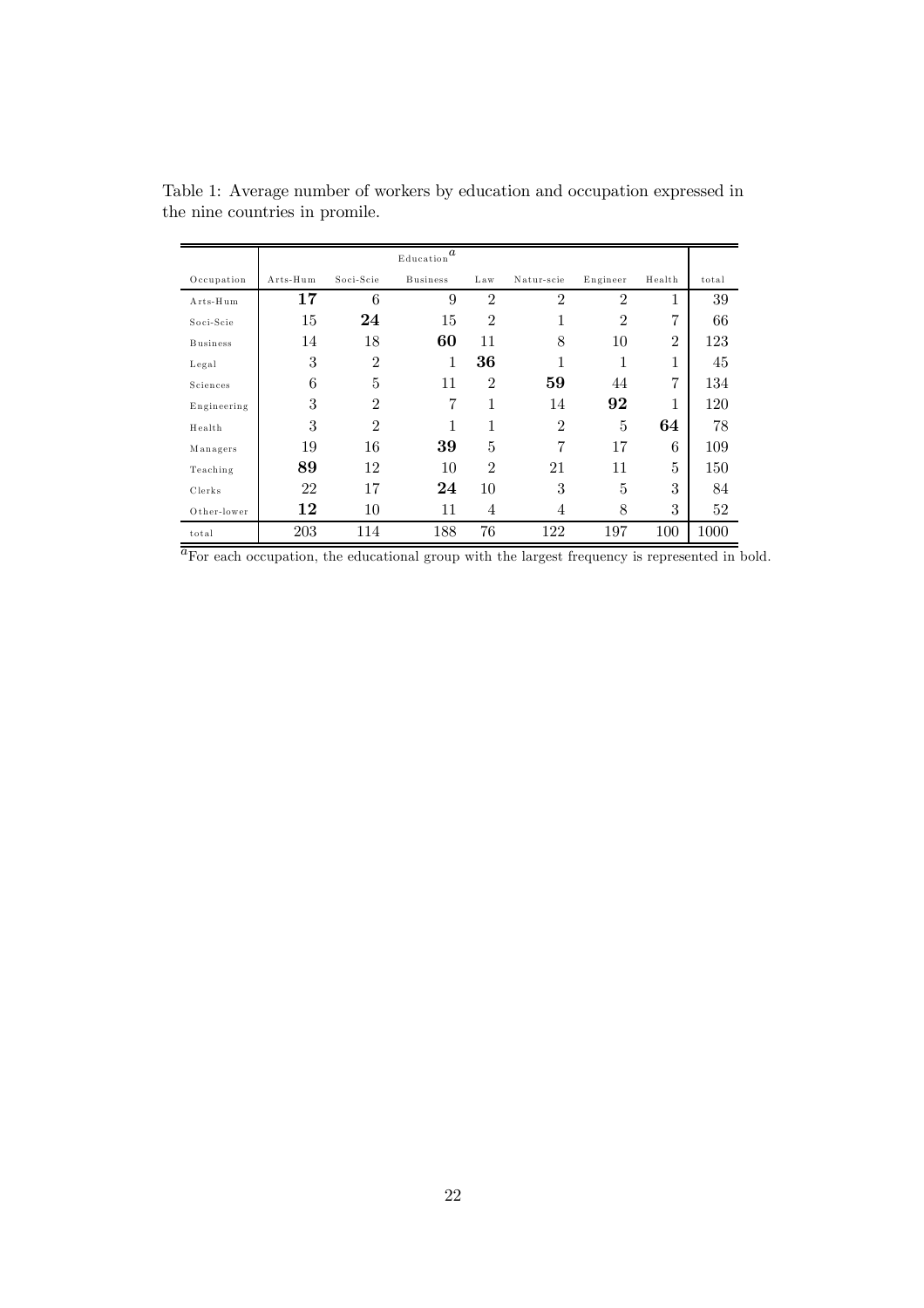|                                           | It         | Sp   | Fr  | Au      | Nl  | UK      | Fi  | Ge  | $J_{\rm p}$ |
|-------------------------------------------|------------|------|-----|---------|-----|---------|-----|-----|-------------|
| $\ln W_{p,c}$                             |            |      |     |         |     |         |     |     |             |
| <i>Variance decomposition</i>             |            |      |     |         |     |         |     |     |             |
| <i>Between</i> <sub>c</sub> $(\times 10)$ | $.10\,$    | .07  | .16 | .08     | .03 | .03     | .07 | .05 | .03         |
| $Within_c$                                | .14        | .16  | .11 | $.12\,$ | .05 | $.12\,$ | .08 | .10 | .08         |
| $Total_c$                                 | $.19$ $\,$ | .19  | .15 | .18     | .09 | .15     | .10 | .15 | .11         |
| $Y_{p,c}$                                 |            |      |     |         |     |         |     |     |             |
| <i>Wage Inequality</i>                    |            |      |     |         |     |         |     |     |             |
| $50 - 10$                                 | .50        | .59  | .50 | .45     | .27 | .44     | .32 | .42 | .41         |
| $90 - 50$                                 | .38        | .49  | .36 | .41     | .28 | .42     | .34 | .33 | .29         |
| $90 - 10$                                 | .88        | 1.08 | .86 | .86     | .55 | .86     | .66 | .75 | .70         |
| $_{\rm Stdv}$                             | .39        | .41  | .36 | .37     | .23 | .36     | .29 | .33 | .29         |

Table 2: Variance decomposition of hourly earnings for each country.

The variance of hourly earnings is decomposed into between, within and total variance as obtained from estimation of separate regressions of equation 12 for each country. The standard deviation and the 50-10, 90-50 and 90-10 percentile gaps of the distribution of corrected hourly earnings as obtained from equation 13.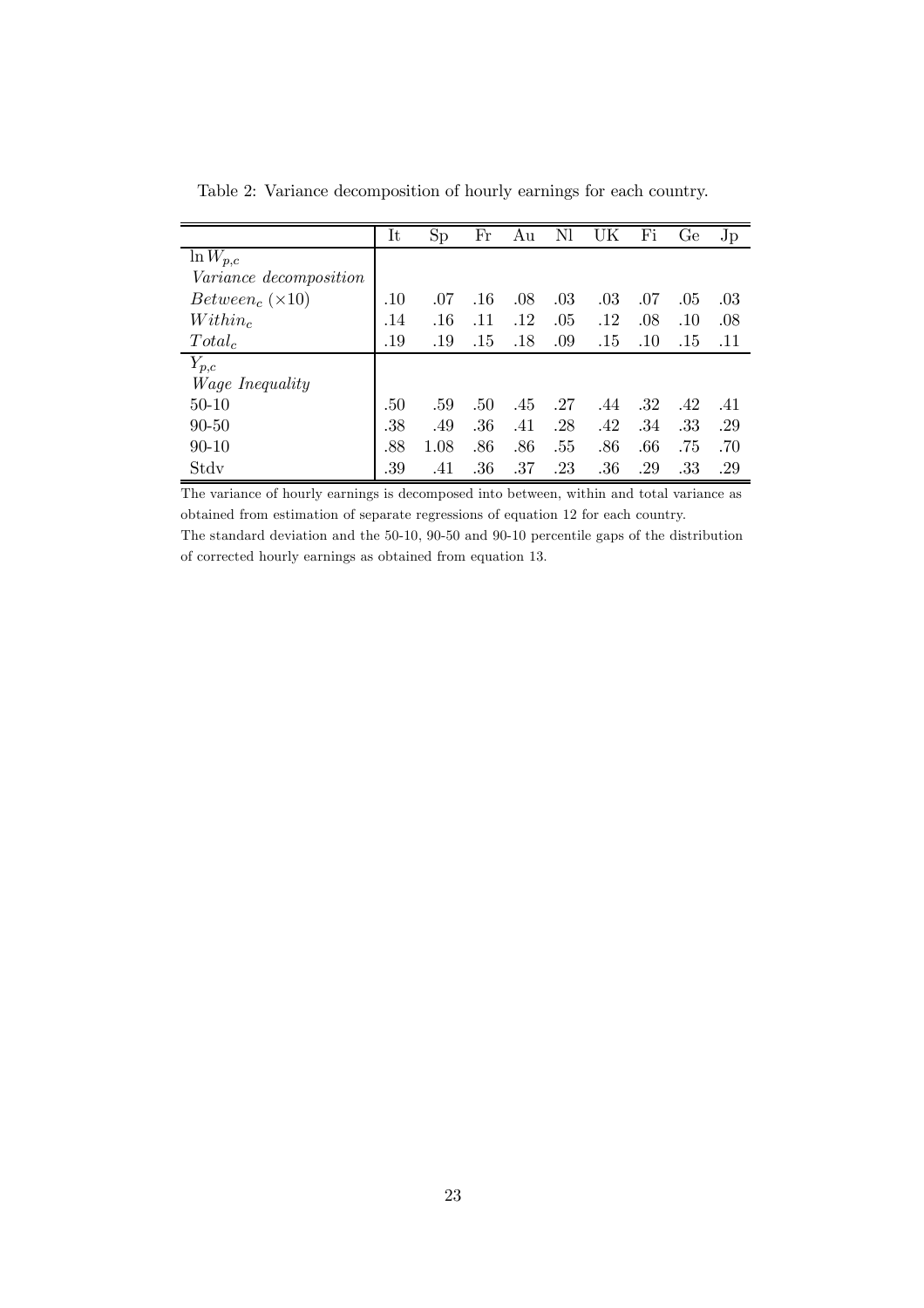| Specification   | (I)     |         | $(\mathrm{II})$ |             | $\rm (III)$ |             | $(\mathrm{IV})$ |             |
|-----------------|---------|---------|-----------------|-------------|-------------|-------------|-----------------|-------------|
|                 |         |         |                 |             |             |             |                 |             |
| Education       |         |         |                 |             |             |             |                 |             |
| Arts-Hum        |         |         |                 |             |             |             |                 |             |
| Soci-Scie       | .070    | (.221)  |                 |             | .015        | (.090)      | .013            | (.090)      |
| <b>Business</b> | $-.177$ | (.312)  |                 |             | .064        | (.091)      | .069            | (.091)      |
| Law             | $-.526$ | (.470)  |                 |             | $-.053$     | (.094)      | $-.042$         | (.094)      |
| Natur-Scie      | $-.105$ | (.271)  |                 |             | .102        | (.089)      | .107            | (.090)      |
| Engineer        | $-.229$ | (.343)  |                 |             | .151        | (.089)      | .160            | (.090)      |
| Health          | $-.962$ | (.765)  |                 |             | $-.109$     | (.102)      | $-.089$         | (.100)      |
| Const           | .252    | (.389)  | .077            | (.053)      | .002        | (.146)      | .007            | (.146)      |
| $\sigma$        | 2.362   | (1.695) |                 |             | 2.143       | $(.623)$ ** | 2.138           | $(.623)$ ** |
| Control $AS$    | No      |         | Yes             |             | Yes         |             | Yes             |             |
| $\gamma$        |         |         | 1.026           | $(.015)$ ** |             |             | 1.020           | $(.016)$ ** |
| T               | 684     |         | 684             |             | 684         |             |                 | 684         |
| df              | 8       |         | $\mathfrak{D}$  |             | 8           |             |                 | 9           |
| $R^2_{adj}$     | 0.097   |         | 0.876           |             | 0.878       |             |                 | 0.878       |

Table 3: The relationship between allocation, wages and the allocation structure.

 $\overline{\text{a} \cdot \text{significant at 10\%}}$ 

 $**$  significant at 5%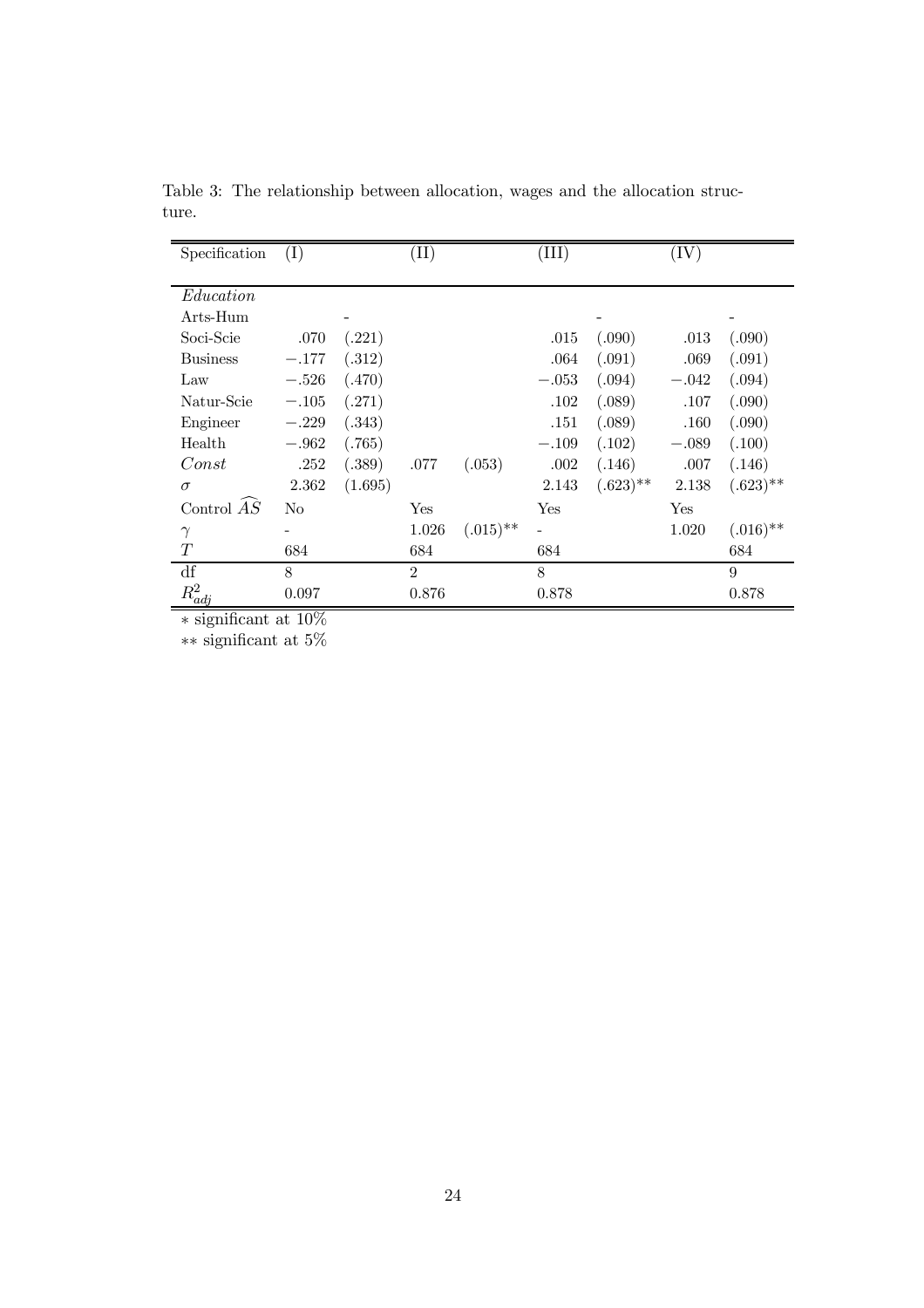| <b>Educational Fields</b> |         |                | Quantity of: |         |         |         |         |
|---------------------------|---------|----------------|--------------|---------|---------|---------|---------|
| With respect              | Arts-   | Social         | <b>Busin</b> | Law     | Natur-  | Engin   | Health  |
| to wage of:               | Huma    | <b>Siences</b> |              |         | Scienc  |         |         |
| Arts-Humanities           | $-1.32$ | 2.53           | 2.05         | 1.49    | 1.78    | 1.05    | 1.12    |
| Social-Sciences           |         | $-1.74$        | 2.97         | 1.99    | 1.30    | 1.12    | 1.39    |
| <b>Business</b>           |         |                | $-1.46$      | 1.94    | 1.49    | 1.43    | 0.94    |
| Law                       |         |                |              | $-1.25$ | 0.91    | 0.78    | 0.88    |
| Natural-Sciences          |         |                |              |         | $-1.58$ | 3.07    | 1.15    |
| Engineer                  |         |                |              |         |         | $-1.15$ | 1.04    |
| Health                    |         |                |              |         |         |         | $-0.98$ |
| <b>Shares</b>             | .203    | .114           | .188         | .076    | .122    | .197    | .100    |

Table 4: Own-wage elasticities and Allen partial elasticities of substitution evaluated for the world-wide allocation and equal wages across educational fields.  $\;$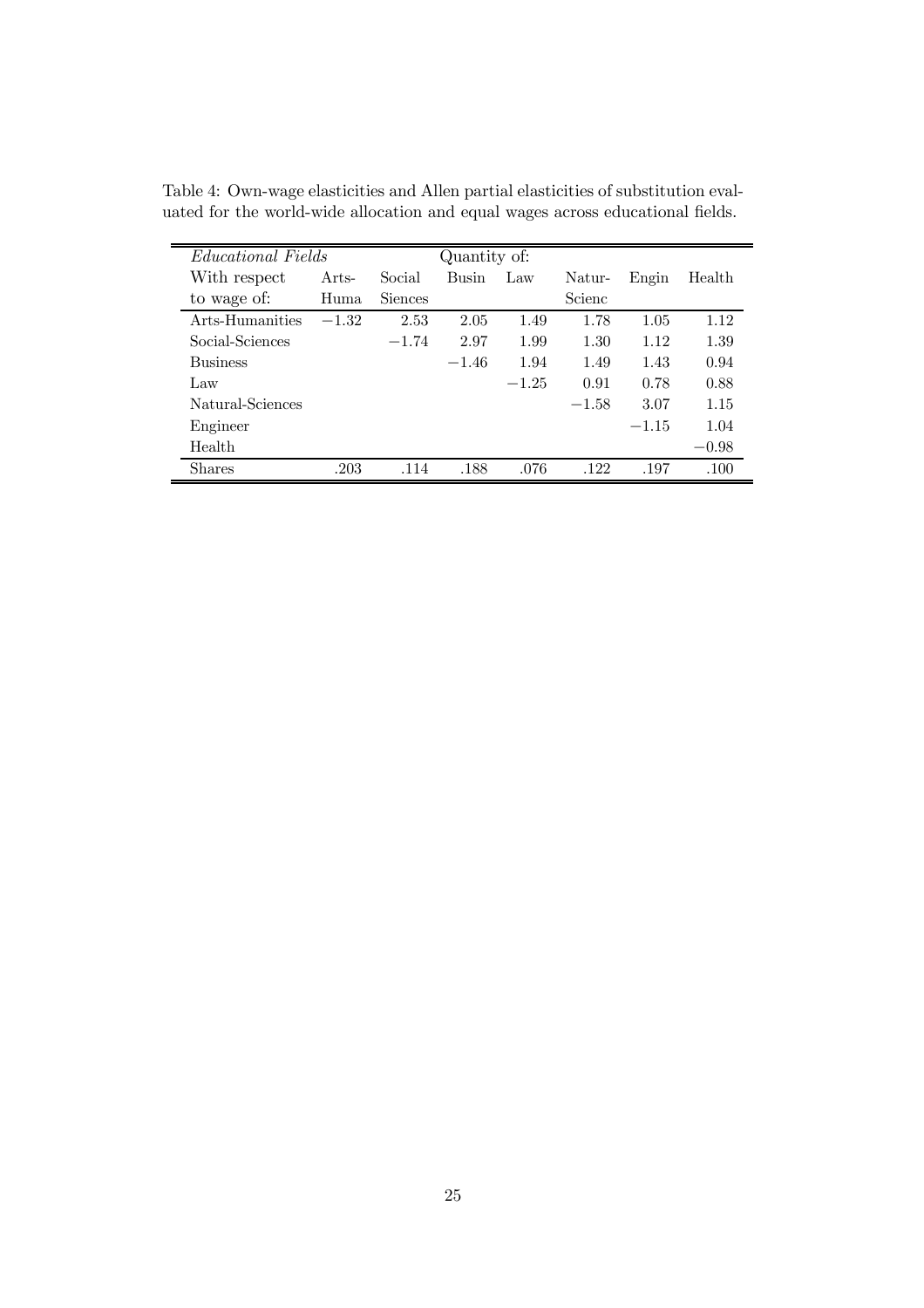| Countries          | It   | Sp   | Fr   | Au   | Nl   | UK.  | Fi   | Jp   | Ge   | Tot  |
|--------------------|------|------|------|------|------|------|------|------|------|------|
| Gap in allocation: |      |      |      |      |      |      |      |      |      |      |
| Observed           |      |      |      |      |      |      |      |      |      |      |
| $A_c$              | 551  | 555  | 633  | 658  | 643  | 500  | 525  | 814  | 498  | 5377 |
| Control for SD     |      |      |      |      |      |      |      |      |      |      |
| $B_c$              | 416  | 406  | 437  | 470  | 465  | 345  | 375  | 396  | 370  | 3680 |
| <i>Structure</i>   |      |      |      |      |      |      |      |      |      |      |
| $C_c$              | 299  | 314  | 327  | 380  | 391  | 220  | 262  | 277  | 251  | 2721 |
|                    |      |      |      |      |      |      |      |      |      |      |
| Control for AS     |      |      |      |      |      |      |      |      |      |      |
| $A'_c = A_c - C_c$ | 252  | 241  | 306  | 278  | 252  | 280  | 263  | 537  | 247  | 2656 |
| Control for        |      |      |      |      |      |      |      |      |      |      |
| SD and AS          |      |      |      |      |      |      |      |      |      |      |
| $B'_c = B_c - C_c$ | 117  | 92   | 110  | 90   | 74   | 125  | 113  | 119  | 119  | 959  |
|                    |      |      |      |      |      |      |      |      |      |      |
| % Change in        |      |      |      |      |      |      |      |      |      |      |
| Allocation         |      |      |      |      |      |      |      |      |      |      |
| No control for AS  | 24.4 | 26.8 | 31.0 | 28.6 | 27.8 | 31.0 | 28.6 | 51.3 | 25.7 | 31.6 |
| Control for AS     | 53.4 | 61.6 | 64.2 | 67.7 | 70.9 | 55.4 | 57.1 | 77.8 | 51.9 | 63.9 |

Table 5: Decomposition of international differences in allocation into supply and demand effects and allocation structure effects.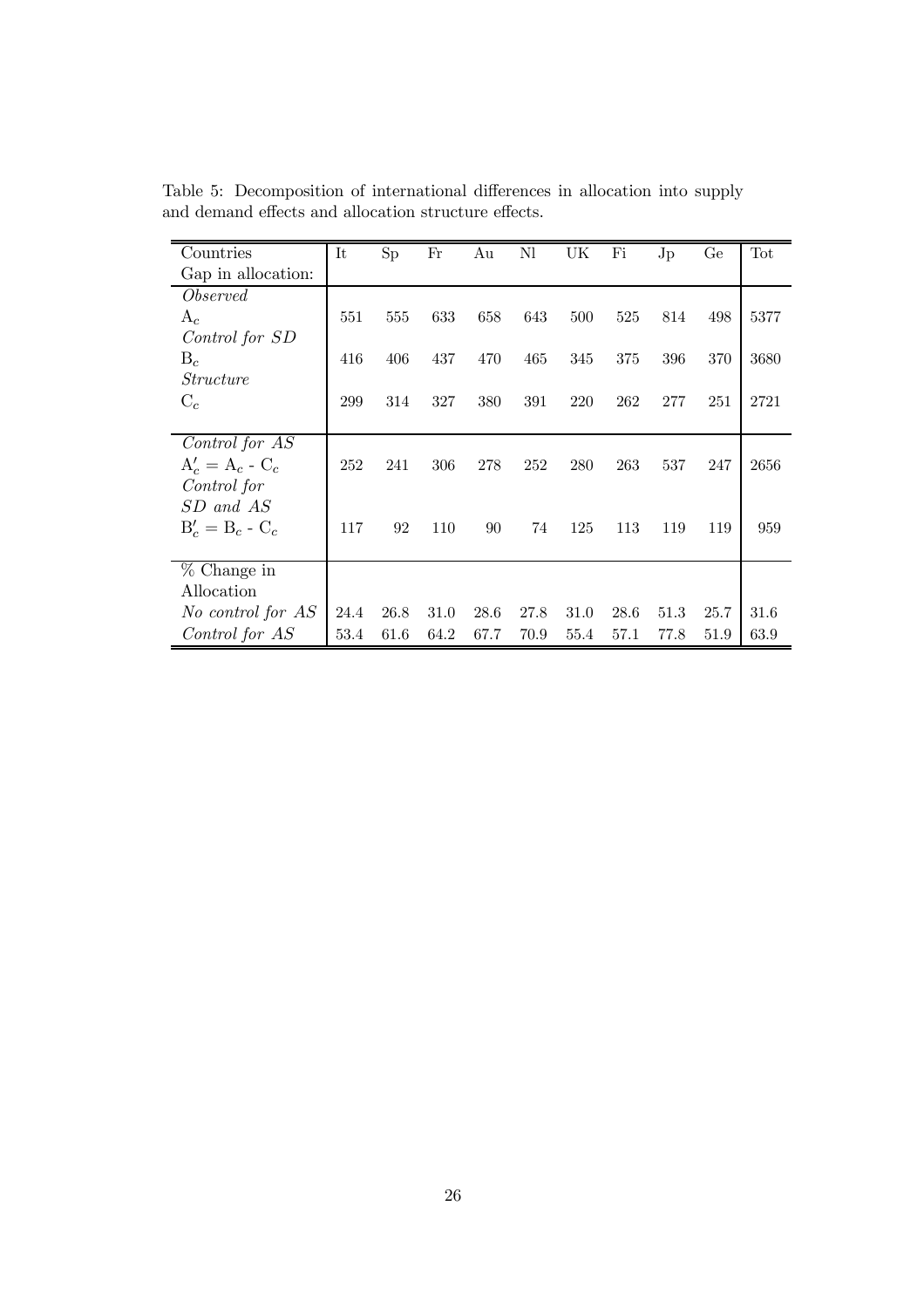Table 6: Decomposition of international differences in allocation into supply and demand effects and allocation structure effects, using weighted absolute distances

| Countries                                              | It     | <b>Sp</b> | Fr             | Au    | Nl             | UK             | Fi    | $J_{\rm p}$    | Ge   | Tot  |
|--------------------------------------------------------|--------|-----------|----------------|-------|----------------|----------------|-------|----------------|------|------|
| Gap in allocation:                                     |        |           |                |       |                |                |       |                |      |      |
| <i>Observed</i>                                        |        |           |                |       |                |                |       |                |      |      |
| $\widetilde{A}_c$                                      | $52\,$ | $62\,$    | $51\,$         | 83    | $72\,$         | 55             | 50    | $78\,$         | 51   | 554  |
| Control for SD                                         |        |           |                |       |                |                |       |                |      |      |
| $B_c$                                                  | 42     | $45\,$    | 44             | 44    | 62             | 36             | 42    | 66             | 43   | 423  |
| <i>Structure</i>                                       |        |           |                |       |                |                |       |                |      |      |
| $\widetilde{C}_c$                                      | 39     | 50        | 43             | 49    | 58             | 34             | 43    | 59             | 39   | 413  |
|                                                        |        |           |                |       |                |                |       |                |      |      |
| Control for AS                                         |        |           |                |       |                |                |       |                |      |      |
| $\widetilde{A}_c' = \widetilde{A}_c - \widetilde{C}_c$ | 12     | 12        | $\overline{7}$ | 35    | 15             | 21             | 8     | 19             | 12   | 141  |
| Control for                                            |        |           |                |       |                |                |       |                |      |      |
| SD and AS                                              |        |           |                |       |                |                |       |                |      |      |
| $\widetilde{B}'_c = \widetilde{B}_c - \widetilde{C}_c$ | 3      | $-5$      | $\mathbf{1}$   | $-5$  | $\overline{4}$ | $\overline{2}$ | $-1$  | $\overline{7}$ | 3    | 10   |
|                                                        |        |           |                |       |                |                |       |                |      |      |
| $%$ Change in                                          |        |           |                |       |                |                |       |                |      |      |
| Allocation                                             |        |           |                |       |                |                |       |                |      |      |
| No control for AS                                      | 18.0   | 28.0      | 13.6           | 47.1  | 14.4           | 34.8           | 16.0  | 15.5           | 17.2 | 23.7 |
| Control for AS                                         | 75.5   | 141.4     | 93.3           | 113.3 | 70.8           | 91.0           | 108.4 | 62.9           | 74.2 | 93.3 |

Note: The distances are weighted by the average number of workers by education and occupation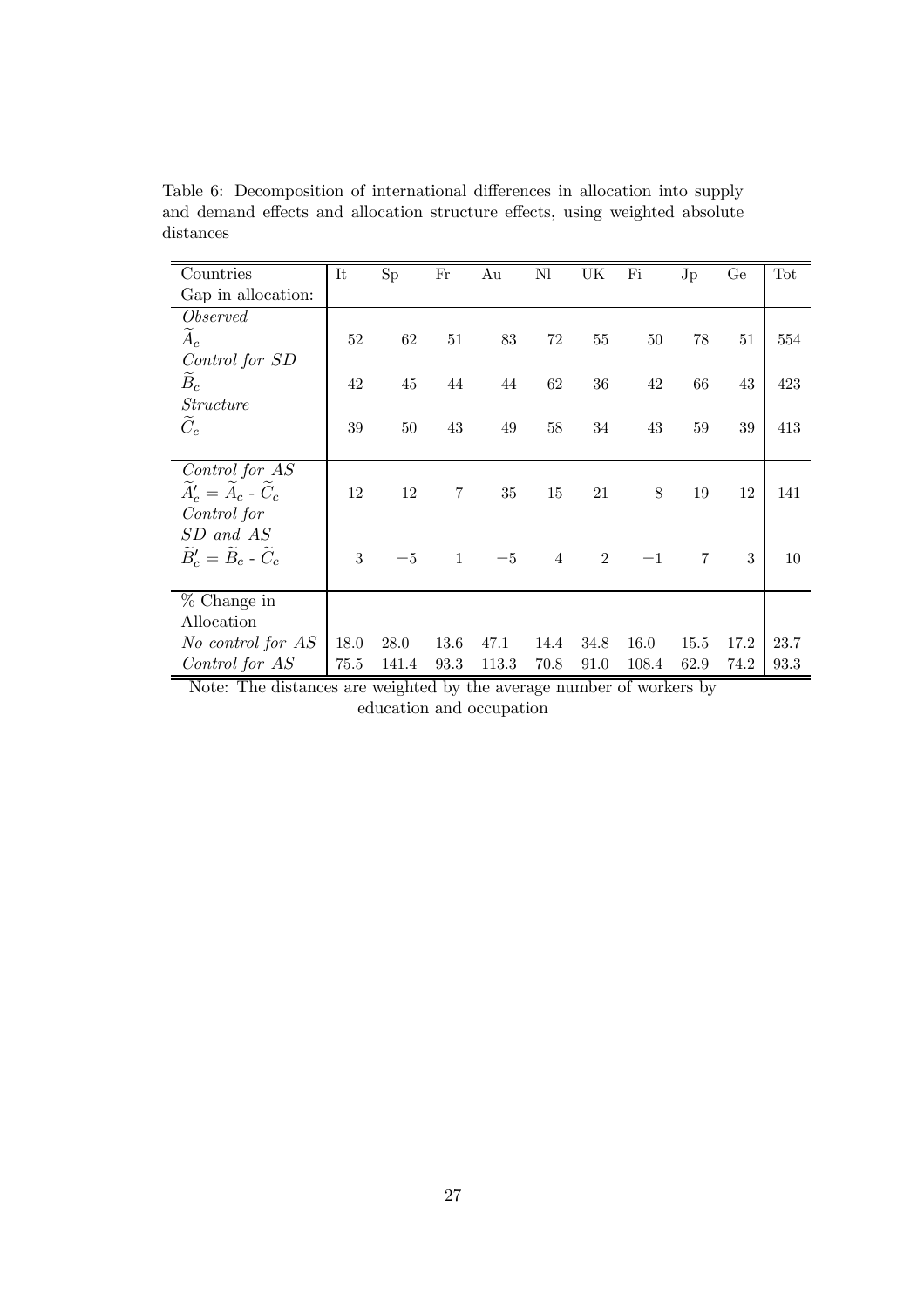Appendix A: Table 1 presents the cross-classification of workers' educational backgrounds and the various jobs.

| Educational fields   | ISCED <sup>22</sup> codes (3 digits) |
|----------------------|--------------------------------------|
|                      |                                      |
| Arts-Humanities      | 14, 20, 21, 22                       |
| Social-Sciences      | 30-32                                |
| <b>Business</b>      | 34, 80-81, 84, 86                    |
| Law                  | 38                                   |
| Natural-Sciences     | $40 - 48$                            |
| Engineer             | 50-64, 85                            |
| Health               | 72-76                                |
|                      |                                      |
| Occupations          | $ISCO23 codes$ (3 digits)            |
|                      |                                      |
| Legislators-Managers | 100-131                              |
| Natural-Sciences     | 200-213, 220-221, 300-312, 314-321   |
| Engineering          | 214                                  |
| Health               | 222-225, 313, 322-323                |
| Teaching             | 230-235, 331-334                     |
| <b>Business</b>      | 240-241, 341-343                     |
| Legal                | 242, 344-345                         |
| Social-Sciences      | 243-244, 346                         |
| Arts-Humanities      | 245-271, 347-349                     |
| Clerks               | 400-490                              |
| Other-Lower          | >499                                 |

Table 7: Classification of educational fields and occupational fields ("required education").

 $^{23}$ Since all individuals have a higher education, only the two lasts digits are reported. Individuals' ISCED first digits are 5, 6 or 7.

 $23$ The first 9 occupational categories correspond to jobs for which a higher education is "required" while for the last two, i.e. Clerks and other-lower, a lower educational level is "required".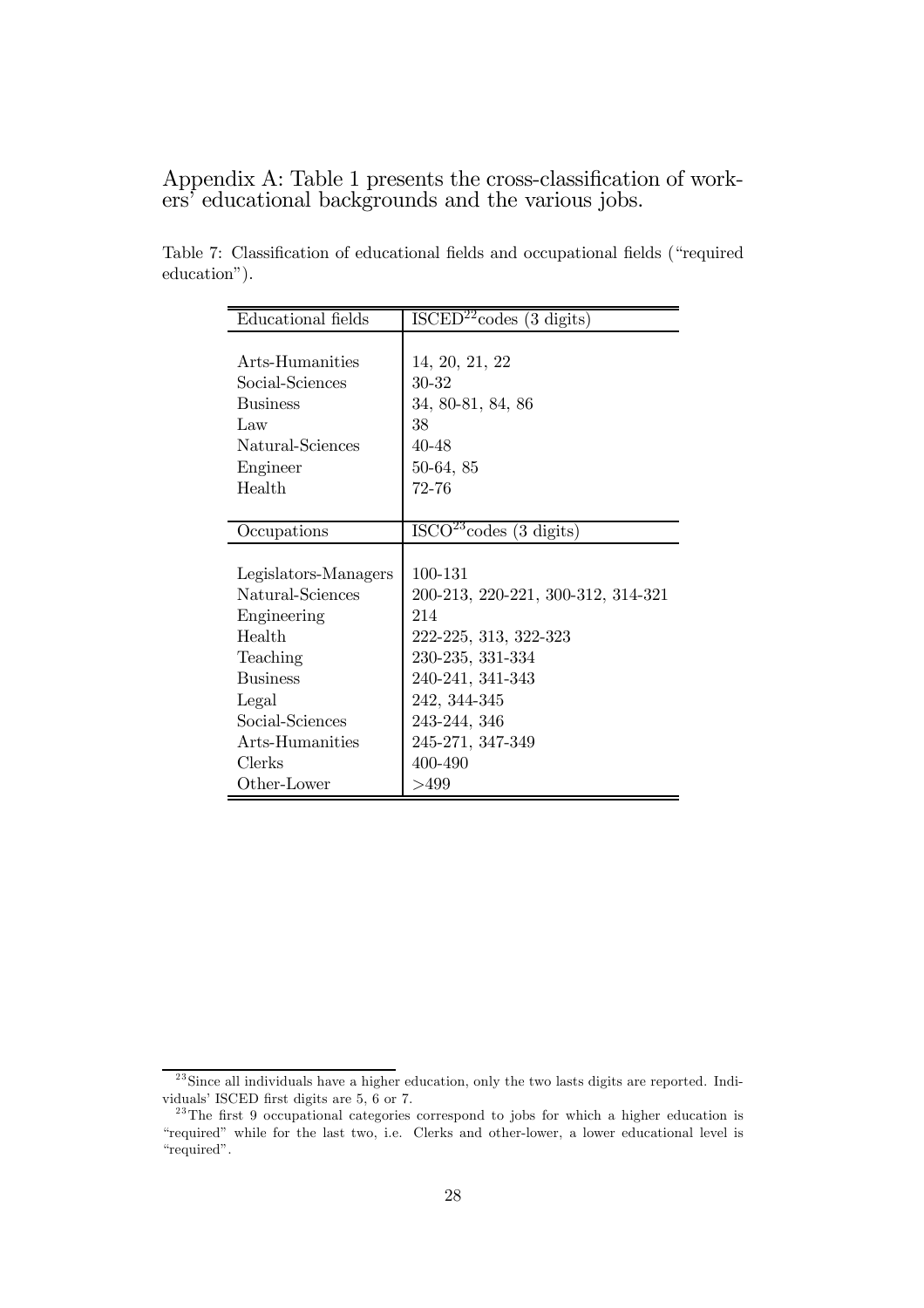# Appendix B: Wage premium by educational field and country.

| $\ln w_{i1,c}^{obs}$<br>$=\alpha_{i,c}$ | It   | Sp     | Fr      | Au     | Nl      | UK   | Fi      | Ge     | Jp    |
|-----------------------------------------|------|--------|---------|--------|---------|------|---------|--------|-------|
| Arts-Humanities (1)                     |      |        |         |        |         |      |         |        |       |
| Social-Sciences $(2)$                   | .10  | .03    | $-.00$  | $-.01$ | .12     | .05  | $-.02$  | .11    | .01   |
| Business $(3)$                          | .26  | $-.02$ | .23     | .19    | .10     | .09  | .21     | .12    | .00   |
| Law $(4)$                               | .17  | $-.12$ | .06     | $-.07$ | .19     | .12  | .15     | $-.04$ | .03   |
| Natural-Sciences (5)                    | .13  | .09    | .30     | .11    | $.13\,$ | .10  | .05     | .04    | .14   |
| Engineering $(6)$                       | .28  | .14    | $.13\,$ | .08    | .06     | .17  | $.16\,$ | .15    | .09   |
| Health $(7)$                            | .15  | $-.09$ | $.13\,$ | $-.00$ | .02     | .14  | .11     | $-.05$ | .14   |
| $A_c$                                   | 7.16 | 7.21   | 8.22    | 8.55   | 8.35    | 6.49 | 6.82    | 6.47   | 10.57 |

Table 8: Wage-premium by educational field relative to Arts-Humanities graduates for each country and absolute distances in allocation.

The wage-premia by educational field relative to Arts-Humanities graduates for each country are derived from separate estimations of the earnings regression (equation 12) for each country. The average absolute distances between the allocation of each country and the nine-country average allocation are measured as specified in equation 11.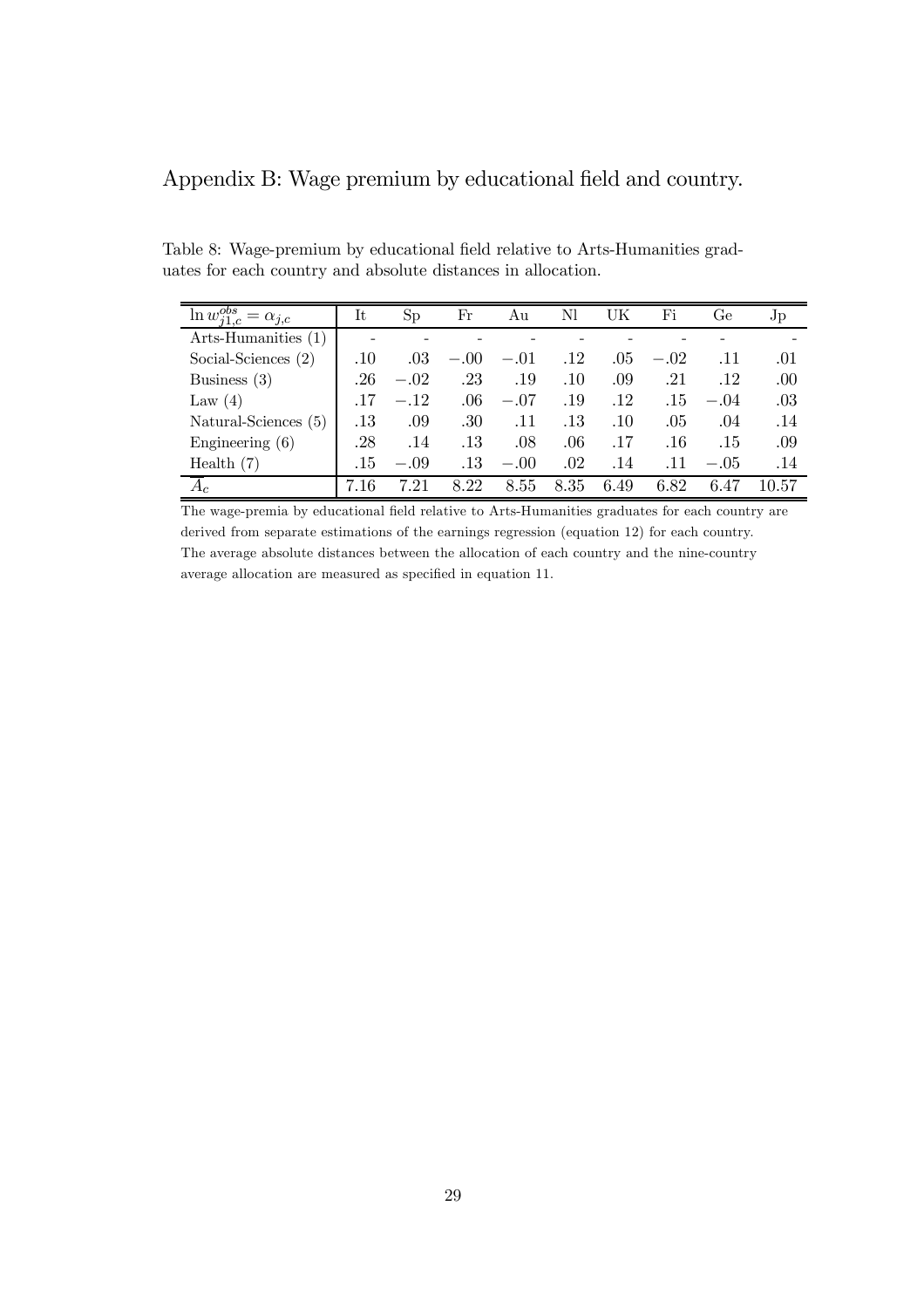Appendix C: Derived educational and occupational changes.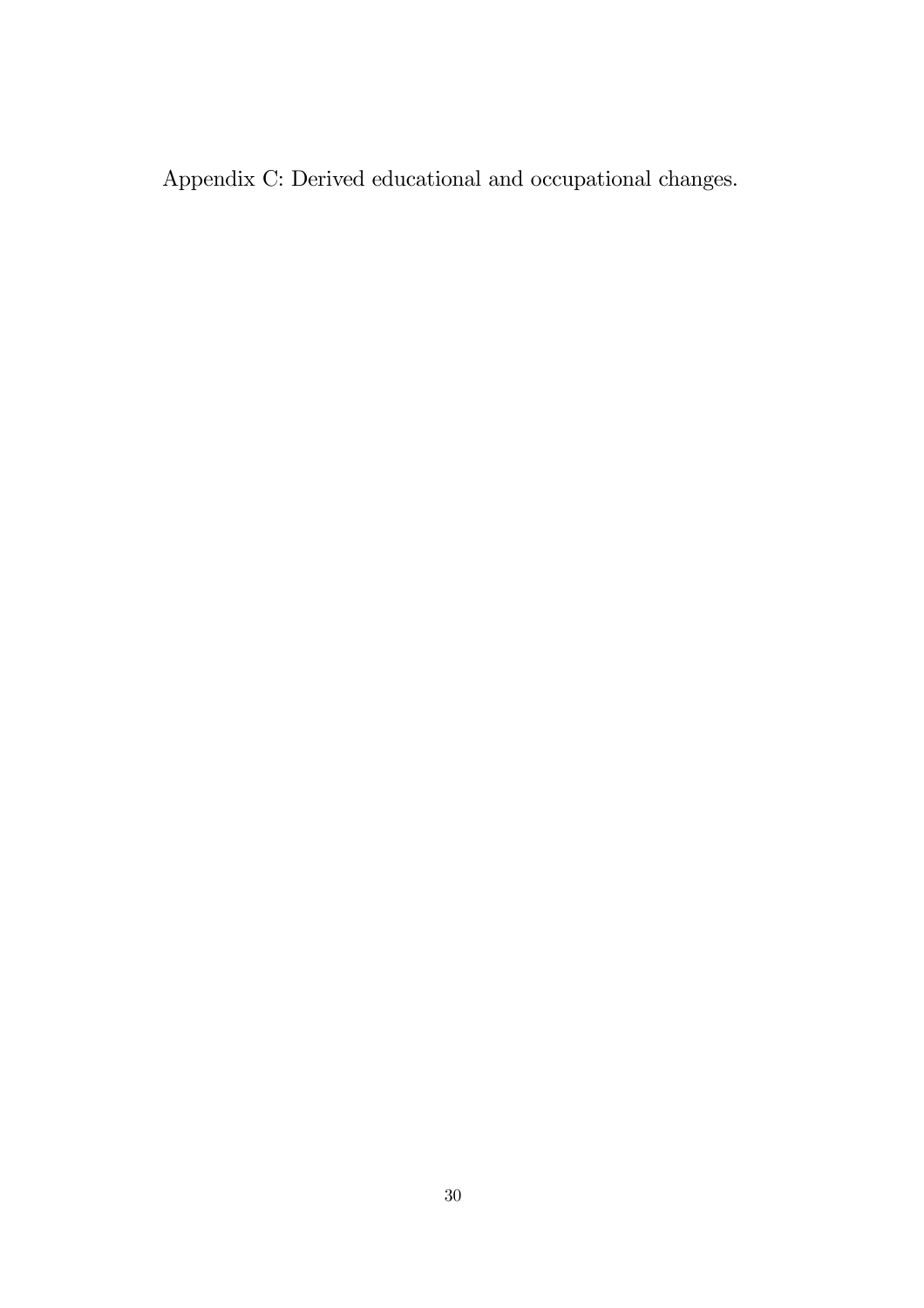| $\ln(\mathcal{S}_{i,c})$<br>$D7_{c}$ | It      | Sp      | $_{\rm Fr}$ | Аu      | Nl   | UK      | No   | Fi      | Ge      | $J_{\rm p}$ |
|--------------------------------------|---------|---------|-------------|---------|------|---------|------|---------|---------|-------------|
| Arts-Humanities                      | 0.15    | 0.48    | $-2.98$     | $-1.18$ | 0.26 | $-1.05$ | 2.09 | $-0.70$ | 0.28    | $-0.98$     |
| Social-Sciences                      | 0.24    | $-0.20$ | $-4.03$     | $-0.69$ | 0.73 | $-0.89$ | 2.32 | $-0.36$ | 0.86    | $-0.72$     |
| <b>Business</b>                      | 0.48    | 0.32    | $-4.07$     | $-1.06$ | 0.17 | $-0.41$ | 3.79 | $-0.37$ | $-0.61$ | $-0.17$     |
| Law                                  | 0.18    | 0.10    | $-3.87$     | $-0.96$ | 0.79 | 0.35    | 2.60 | 0.32    | 0.91    | $-0.65$     |
| Natural-Sciences                     | 0.30    | $-0.10$ | $-3.82$     | $-1.44$ | 1.13 | $-1.00$ | 2.22 | $-0.69$ | $-0.37$ | 0.10        |
| Engineering                          | $-0.13$ | $-0.23$ | $-2.94$     | $-1.54$ | 0.82 | $-0.13$ | 1.84 | $-0.77$ | $-0.27$ | $-0.60$     |
| Health                               |         |         |             |         |      |         |      |         |         |             |

Table 9: Education-specific changes in allocation after controlling for demand and supply differences.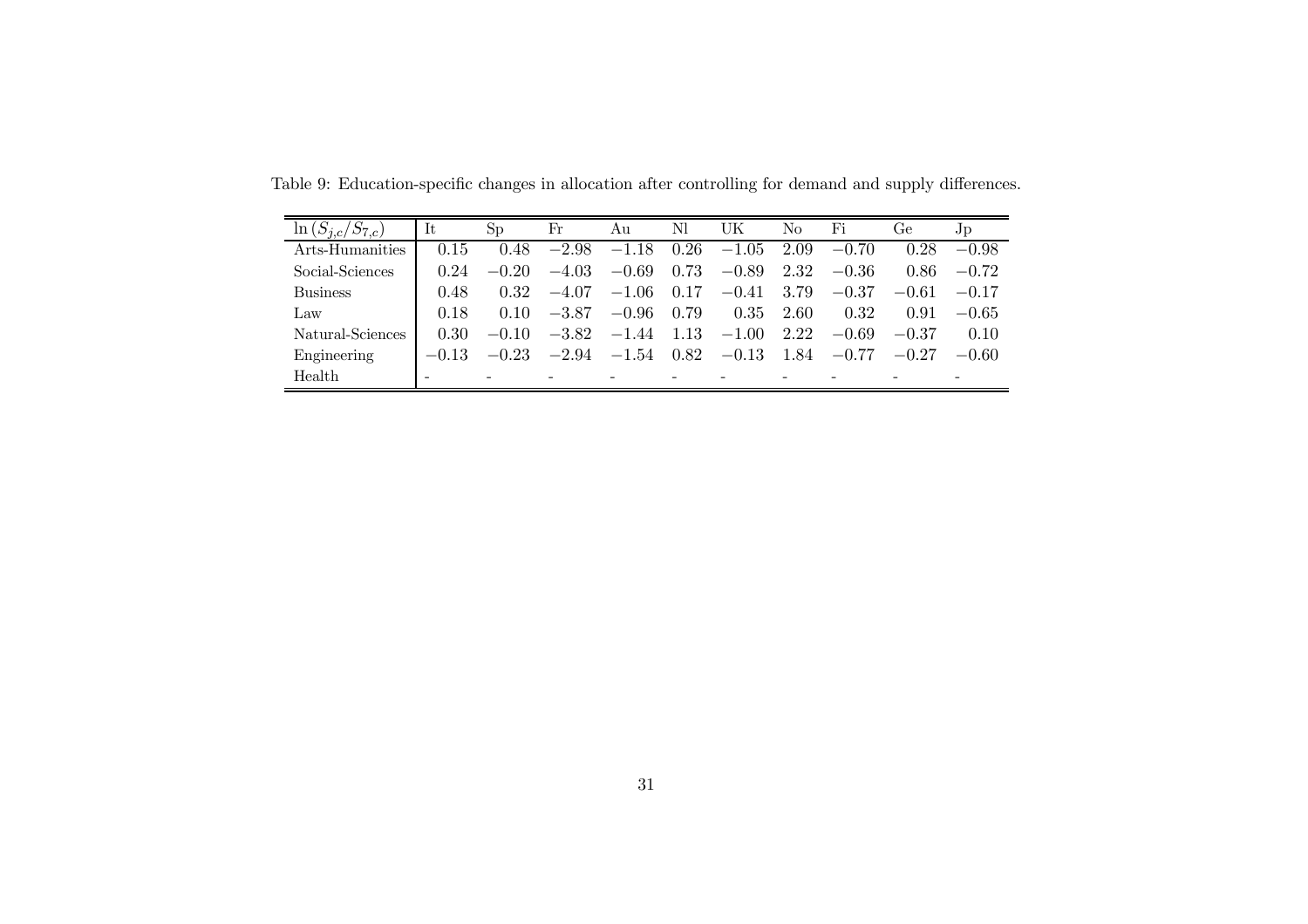| $\ln(R_{1,c}/R_{i,c})$ | It      | Sp      | Fr      | Аu      | Nl      | UK      | No      | Fi      | Ge      | Jp      |
|------------------------|---------|---------|---------|---------|---------|---------|---------|---------|---------|---------|
| Leg-manager            |         |         |         |         |         |         |         |         |         |         |
| <b>Sciences</b>        | 1.15    | 0.22    | 0.66    | 0.88    | $-0.75$ | $-0.79$ | 0.45    | 0.10    | 0.46    | 1.04    |
| Engineering            | 0.65    | 0.35    | 0.12    | 1.36    | $-0.40$ | $-0.68$ | 0.45    | 0.36    | 1.11    | 0.64    |
| Health                 | $-0.19$ | 0.62    | $-0.28$ | 2.82    | $-1.13$ | $-0.06$ | $-0.37$ | 0.71    | 0.61    | 0.67    |
| Teaching               | 0.91    | 0.52    | $-0.04$ | 1.80    | $-1.94$ | $-1.28$ | 0.73    | 1.06    | 1.06    | 0.43    |
| <b>Business</b>        | 2.10    | $-1.55$ | $-0.75$ | 1.79    | $-0.29$ | $-0.93$ | 0.72    | 0.65    | 0.91    | $-0.41$ |
| Legal                  | 1.92    | 0.24    | $-0.15$ | 2.67    | $-2.10$ | 0.15    | $-1.09$ | 0.87    | 2.18    | $-0.50$ |
| Social-sciences        | 0.47    | $-0.29$ | $-0.35$ | 2.93    | $-0.67$ | $-1.71$ | $-1.22$ | 0.62    | 0.98    | $-1.16$ |
| Arts-humanities        | 0.17    | $-2.15$ | $-1.01$ | 2.17    | $-1.59$ | $-0.93$ | 2.39    | 0.62    | 1.36    | $-1.33$ |
| <b>Clerks</b>          | 1.04    | 1.12    | $-0.80$ | 0.44    | $-1.42$ | $-1.19$ | $-3.68$ | $-1.35$ | 0.12    | 2.16    |
| Other-lower-occ        | 0.46    | 0.59    | 0.05    | $-0.28$ | $-1.69$ | $-0.91$ | $-1.75$ | $-0.97$ | $-0.55$ | 2.32    |

Table 10: Occupation-specific changes in allocation after controlling for demand and supply differences.